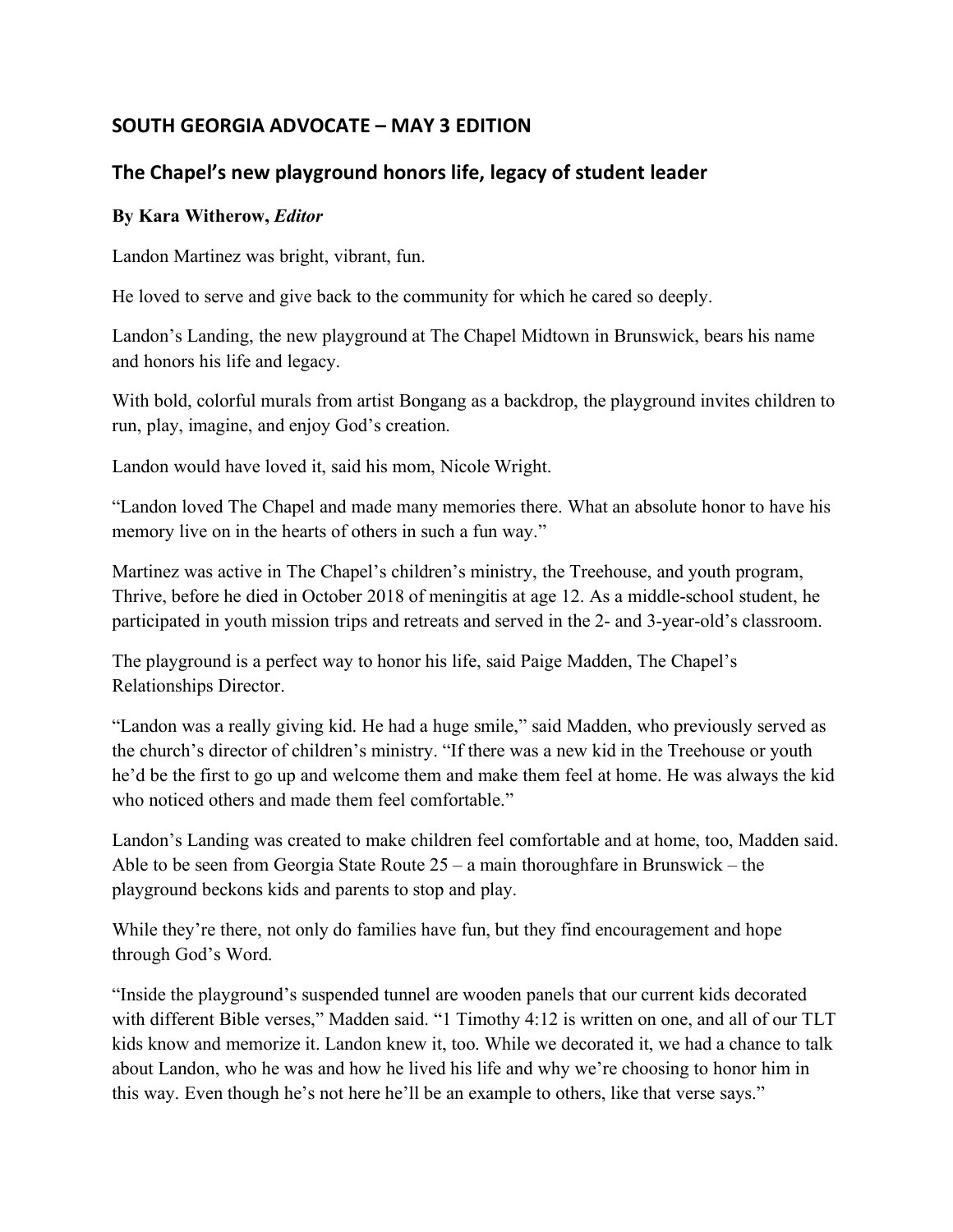Not only was Martinez an example to others at church, he lived his life in a way that set him apart elsewhere, his mom said. Always on the go, he was active in 4-H, karate, theater, and the Boys & Girls Club.

"He was the kid who would reach out to the stranger or new kid in the lunchroom; he was a very, very outgoing kid," Wright said. "He was wise beyond his years especially when it came to talking about the Lord and faith. He was a good kid with a huge heart, and he loved to give back."

Martinez loved to give back, serving alongside his friends during The Chapel's youth mission trips, Wright said. Whether painting a house or helping clean up a yard, he served with a huge smile and an infectious laugh.

"One of his favorite things he did at The Chapel was going on the middle school mission trips," she said. "When I picked him up he was so filled with joy, and he couldn't wait to tell me everything he did."

In addition to Landon's Landing, another way Wright, her friends, and The Chapel congregation share Landon's love of Christ and passion for service is by celebrating his birthday serving others. Fittingly, Landon's birthday, Feb. 17, is also Random Acts of Kindness Day, and last year one of Wright's friends printed small cards with his story and ordered green silicone bracelets – Landon's favorite color – that read "Love Like Landon" and "Be Kind."

Wright, her friends, Landon's friends, and community and Chapel members passed out the cards and bracelets while performing random acts of kindness throughout town. They shared candy bars, helped people unload their groceries, gave out gift cards, and spread kindness and joy all over Brunswick.

"It's so cool that it falls on his birthday. No other day would fit him more than that," Wright said. "He was a kind, loving, gentle soul. What better way to celebrate him on his birthday than to do random acts of kindness for people and spread the word about his story and how he loved Jesus?"

## **Task Force on Hispanic-Latino Affairs meets, plans, resources congregations**

#### **By Kara Witherow,** *Editor*

Georgia is home to nearly 1 million Latinos. But the Church hasn't done a great job to reach out and welcome them, said Rev. David Thompson, superintendent of the South Georgia Conference's Coastal District and chairman of the Conference's Task Force on Hispanic-Latino Affairs.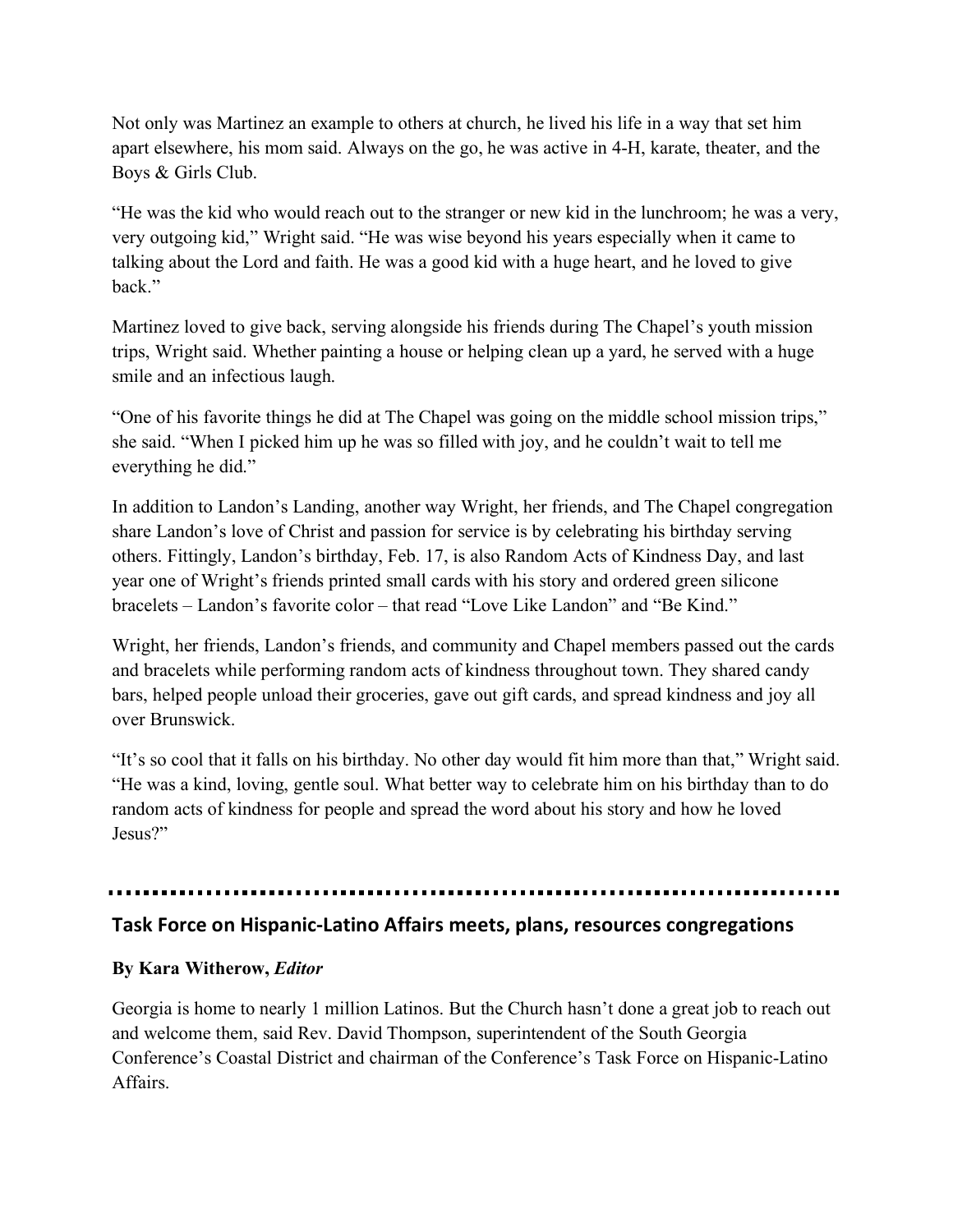"This isn't just a Methodist problem; the Church in general isn't great at recognizing the sojourner in their midst," he said.

Originally formed in 2016, the Task Force on Hispanic-Latino Affairs consists of lay and clergy members who are passionate about and involved in Hispanic-Latino ministries in South Georgia.

Regrouping after pressing pause during the pandemic, the task force recently met in person to discuss its goals and priorities for the next several years.

The purpose of the task force, Rev. Thompson said, is to create and manage the vision and strategy for reaching the Hispanic population in South Georgia and bridge the gap between communities.

"Scripture is really clear about how you're supposed to treat the foreigner in your midst, the sojourner in your land," he said. "We really don't do a good job of that in the American church, of embracing people who are here from foreign countries and showing hospitality, kindness, grace, and assisting them. It's a huge, huge need, and frankly, it's a terribly missed opportunity to share the gospel in some really practical ways."

During the meeting those gathered also discussed what can be produced, made available in Spanish, or translated to better equip and resource Hispanic-Latino congregations.

Just a couple of weeks after the March 19 meeting, several South Georgia lay and clergy members filmed a Safe Sanctuaries training module in Spanish. They're exploring ways Conference events can be made available in both English and Spanish, and have utilized the platform in Zoom that offers a bilingual track.

"This task force group comes to encourage the work and provide the resources our ministers and lay need and thus share concerns, goals, and joys," said Rev. Daniel Medina, who serves as pastor of Nueva Vida United Methodist Church, associate pastor for Hispanic Ministries at Warner Robins First United Methodist Church, and as the South Georgia Conference's associate director of Hispanic Ministries. "This is a group we needed to expand and strengthen our ministries and make this important community visible in our area and our conference."

While the Task Force on Hispanic-Latino Affairs will provide vision, mission focus, and support to pastors serving the Hispanic-Latino community, the call to reach out, love, and serve is for everyone, Rev. Thompson said.

"This is everybody's work. This is not just the task force's work. Each community should be looking around and asking, 'Who are the people who aren't being reached with the gospel and how can we reach them?' Look around your community and find the needs and meet them."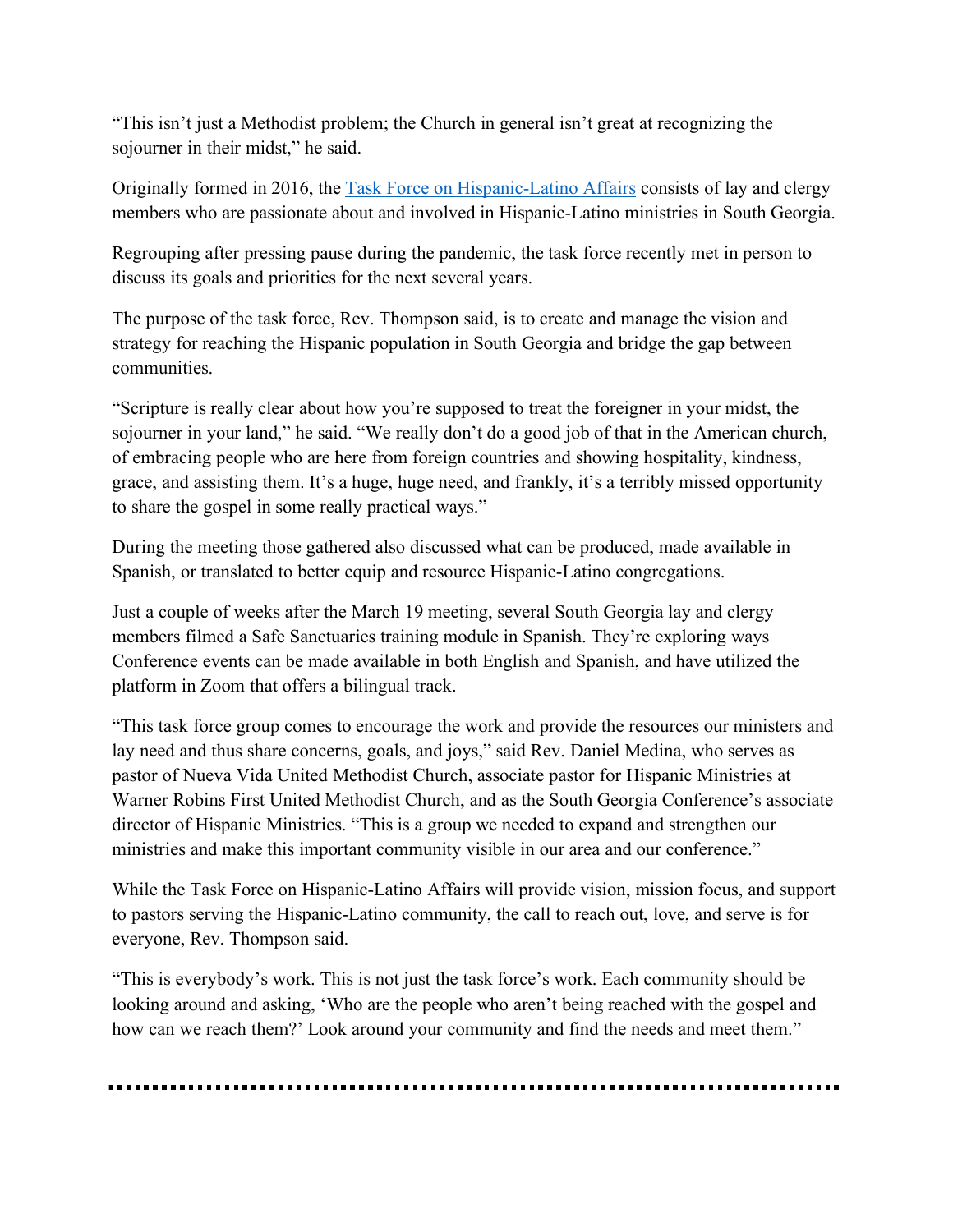# **Book of Recommendations & Reports for the 2022 Annual Conference Session now available**

Business items for the 2022 Annual Conference session are contained in the *Book of Recommendations and Reports* (BOR). One of the purposes of the BOR is to encourage delegates to read the recommendations, reports, and resolutions prior to arriving at conference. A good delegate is a prepared delegate.

The BOR is now available\* for download as a PDF file at no cost in its entirety or in sections. You can also purchase it for \$7 (plus tax and shipping) as a professionally bound book<sup>\*\*</sup> through lulu.com. Additionally, a version has been designed specifically for those wishing to utilize the information in electronic form only.

In addition to the *Book of Recommendations and Reports*, there will be additional reports that did not make the printing deadline. We will make these available online. Please read these reports prior to the Annual Conference Session to help prepare you for reports given during our Annual Conference online session.

Option #1: On-demand printing of the 2022 *Book of Recommendations and Reports* through LULU.com

**CLICK HERE to order your printed copy today.**

Option #2: Digital download / free PDF for making Printed Copies or Electronic Viewing

The *Book of Recommendations and Reports* is also available as a free PDF download. Adobe Acrobat Reader is required to download the file(s). If you don't already have it installed, visit www.adobe.com and follow the instructions. If you are viewing the document electronically, the page numbers have been formatted to match the printed version, enabling you to easily find a page when referenced during the Annual Conference session.

**Full version of the 2022** *Book of Recommendations and Reports* **for printing/Electronic Viewing:**

**2022 Book of Recommendations and Reports** (154 pages)

**Section versions of the 2022** *Book of Recommendations and Reports* **for printing/Electronic Viewing:**

**Table of Contents**

**Section 1 - Preparing for Annual Conference** (16 pages)

**Section 2 - Resolutions** (10 pages)

**Section 3 - Recommendations** (55 pages)

**Section 4 - Consent Calendar** (Reports) (67 pages)

*\*The 2015 Annual Conference session voted that all Annual Conference materials, including the* Book of Recommendations and Reports*, be made available online on the conference website and through other electronic means.*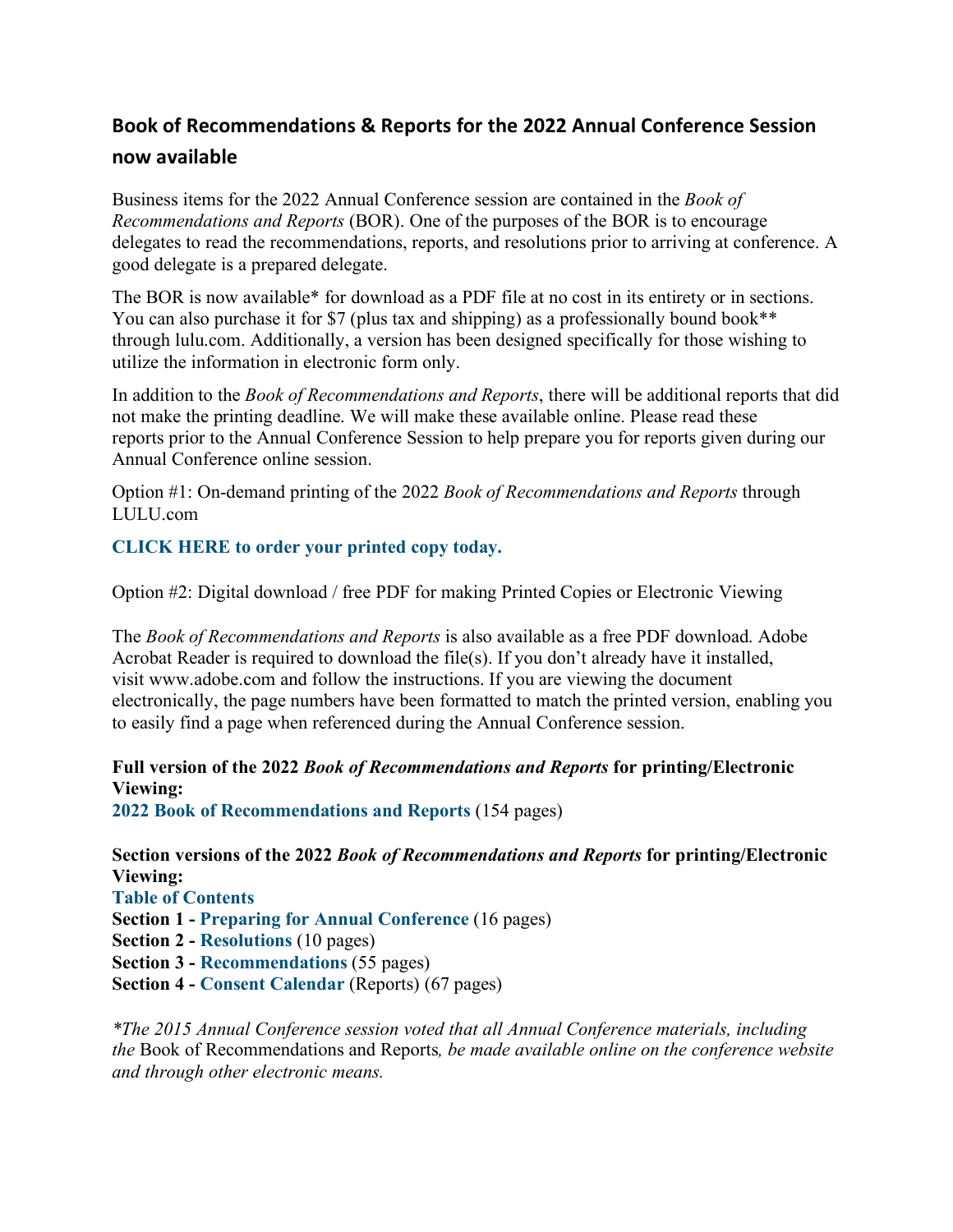*\*\*The Conference is using www.Lulu.com, an online print-on-demand publishing company, to print the 2022 Book of Recommendations and Reports. Orders will be made and processed via their secure website and shipped directly from their facility.*

# **Mission opportunities at Annual Conference**

- Mission emphasis to support our conference agencies
- Special Offering for our North Katanga Partnership

# 

# **When God's people show up**

# **FROM THE BISHOP DAVID GRAVES**

In just a few short weeks, God's people of the South Georgia Conference will show up in Columbus for Annual Conference as we celebrate "How Great is Your Faithfulness." When we show up on June 5, it will have been three years since the conference last gathered in person. It has been a long journey. For four days, we will worship five times and we will see friends and make new ones. It will be a homecoming in some ways.

Of course, we have church business to deal with and perhaps some of it will be difficult. Yet, we are God's people and we need to be in a spirit of prayer as an Annual Conference, that when all is said and done, we can all say God was with us and "How great is your faithfulness."

I believe all that is going on in our church, in our world, and our communities, God is always showing up.

On Saturday, April 23, we were returning from a powerful event at Epworth By The Sea following the United Methodist Men's Retreat. Nancy and I had just gotten on I-16 from I-95. To this point, it had really been a journey as it seemed like half the United States was heading up I-95. We had to go around a traffic accident and evening was beginning to set in. A few miles up I-16, my right rear tire disintegrated, and we had to quickly pull off the interstate. The tire was gone down to the rim. A six-inch screwdriver fell out of the tire. It had been a long time since I changed a tire and never on my current Toyota Highlander.

Nancy said, "You need to call AAA because I don't think you can change it." I told her, "You can call AAA, but I am going to try and change it." Nancy shook her head and got back in the car to make the call as traffic whizzed by us.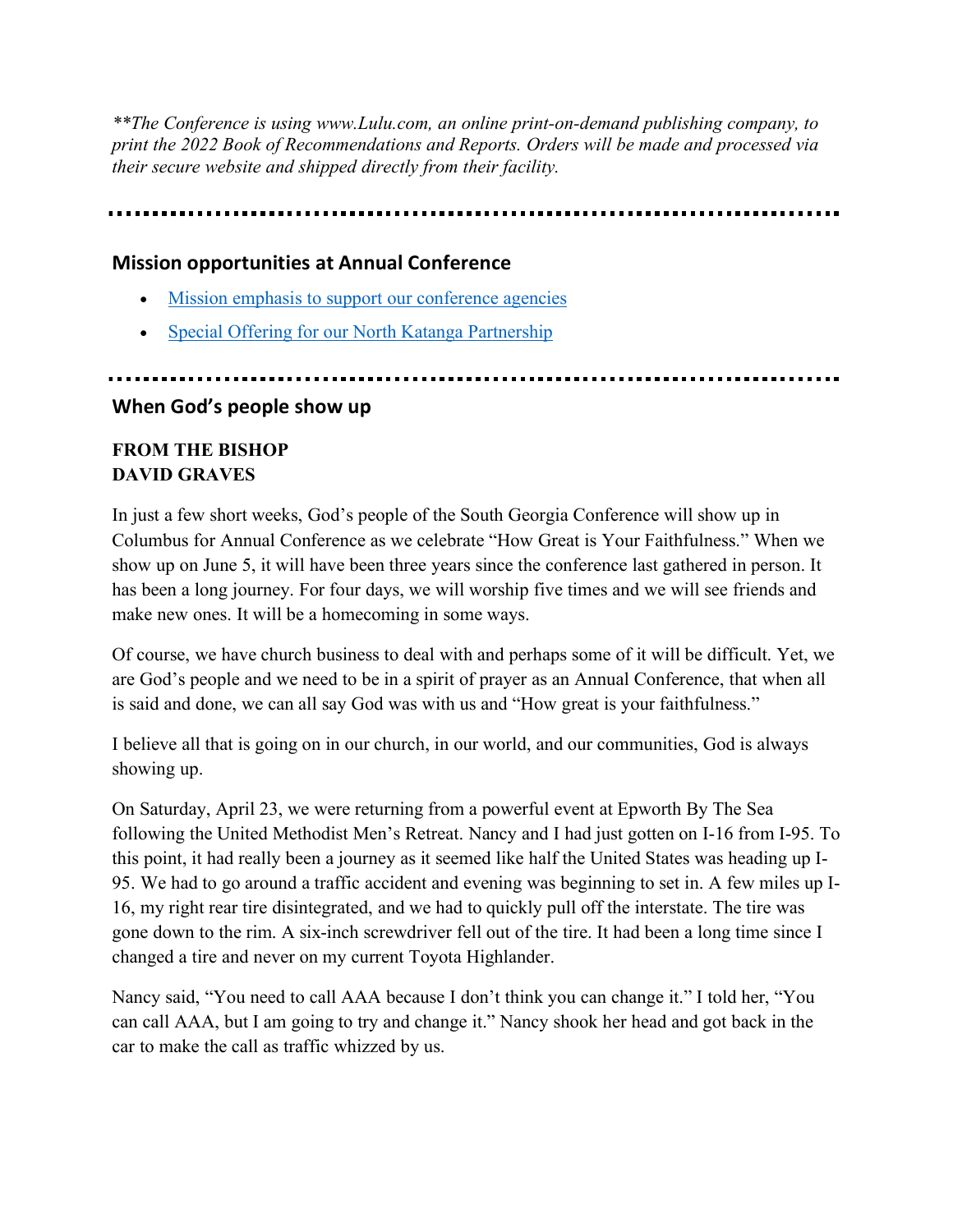I got the owner's manual out because the spare tire was up under the rear of the vehicle. I was trying to get it down, frustrated, thinking, "Maybe Nancy is right, I can't change this tire."

In the moment of my frustration and growing concern, God showed up in the form of a young couple. The first words out of Lauren's mouth were, "We are here to help you."

I sure needed help. Her next statement was, "We passed you and I said we need to stop; those people are old and they need help." The old part was a little hard to swallow, but we sure needed help.

Within 20 minutes, the tire was changed and we were back on the road to Macon. Nancy was right; I could not have changed the tire myself. We needed two jacks to get the car off the ground so the spare tire could be put on. The lug nuts on the wheel needed more strength than I could muster. They were wonderful people who just wanted to help us older people. Yet, there was a deeper God thing going on as they did it out of the kindness of their heart. It is amazing what happens when God's people show up. God shows up in ways we cannot begin to imagine. Even on the interstate with a flat tire.

Get prayed up, my friends, for all that is coming to Annual Conference. For it is amazing what happens when God's people show up.

I look forward to being a part.

In Christ,

David

----------------------------

#### **Freedom For The Future**

**Spring Quarter: God Frees and God Redeems Unit 3: Liberating Letters**

**Sunday school lesson for the week of May 8, 2022 By Dr. Hal Brady**

**Lesson Scripture: Romans 8:18-30 Key Verse: Romans 8:18**

#### **Lesson Aims**

- 1. List ways in which the Holy Spirit is active in the lives of believers.
- 2. Give an example from Scripture where the Holy Spirit interceded for believers.
- 3. Write a prayer to thank God for his presence during a difficult time.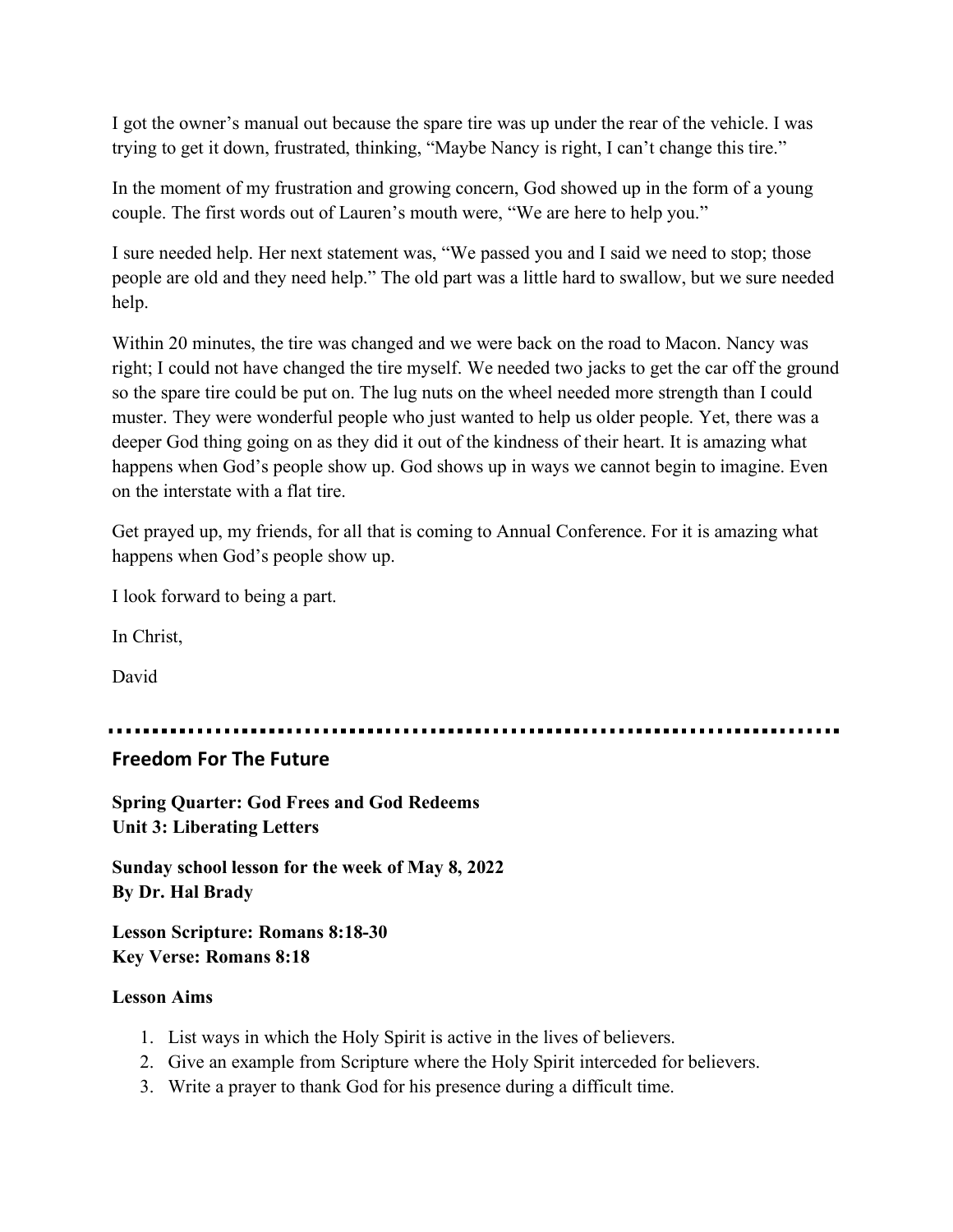Having stated in verse 17 that believers can expect to suffer, Paul then gives three grounds of encouragement: (1) the glory that will be revealed (vv. 18-25), (2) the assistance of the Holy Spirit (vv.26-27), and (3) the fact that all things work together for good (vv. 28-30).

Therefore, the theme of our scripture lesson (8:18-30) is the believer's future glory. This passage begins "the glory that will be revealed in us"  $(v.18)$  and ends "those he justified, he also glorified," (v.30) on this note.

In between, Paul makes two basic points about this glory. First, it is the climax in God's plan both for his people and for his creation generally. And since we have not reached that climax, we must eagerly and patiently wait for it. Second, God himself provides what we need in order to wait eagerly and patiently. As mentioned earlier, the Holy Spirit helps us pray and God promises to oversee everything for our good according to God's unbreakable plan for us.

# **Lesson Context**

The Apostle Paul was engaged in several significant mission trips, the last of which was his trip to Rome for a hearing before the emperor. The book of Acts ends with Paul awaiting the trial (Acts 28:30-31). Rome was a destination he had long desired (1:13), but not necessarily in the status of prisoner!

According to scholars, the letter to Romans includes Paul's understanding of the Old Testament background for the Christian message, the nature of Christian salvation based on the atoning death of Christ, the centrality of faith as the only path for human salvation, the relationship between Christians of Jewish and Gentile backgrounds in the plan of God, and several other matters.

All this makes Romans both the most challenging of Paul's letters to understand and the richest depository of what he calls "my gospel" (Romans 2:16; 16:25). The basis and reality of being justified by faith is the subject of Romans 1-4 in general and 3:24,28 in particular. Paul quoted Habakkuk 2:4 in Romans 1:17 to set the tone for the entire book: "the righteous will live by faith"

This means that faith – complete trust in Jesus – is the only way eternal life may be found. It cannot be earned by obedience, although obedience is important. It is not inherited by ancestry, although this is not important (3:1-2; 9:4-5). True life, eternal life, the life of salvation, is only found in trusting God to save us through his Son.

The question remains: Why do suffering and death still wreak havoc? Paul indicates the likelihood that Christians will suffer for Christ's sake, and he encourages the Roman believers to keep the big picture in mind: we are heirs of God and co-heirs with Christ" (Romans 8:17, not in our printed text).

# **I. Present Sufferings (Romans 8:18-25)**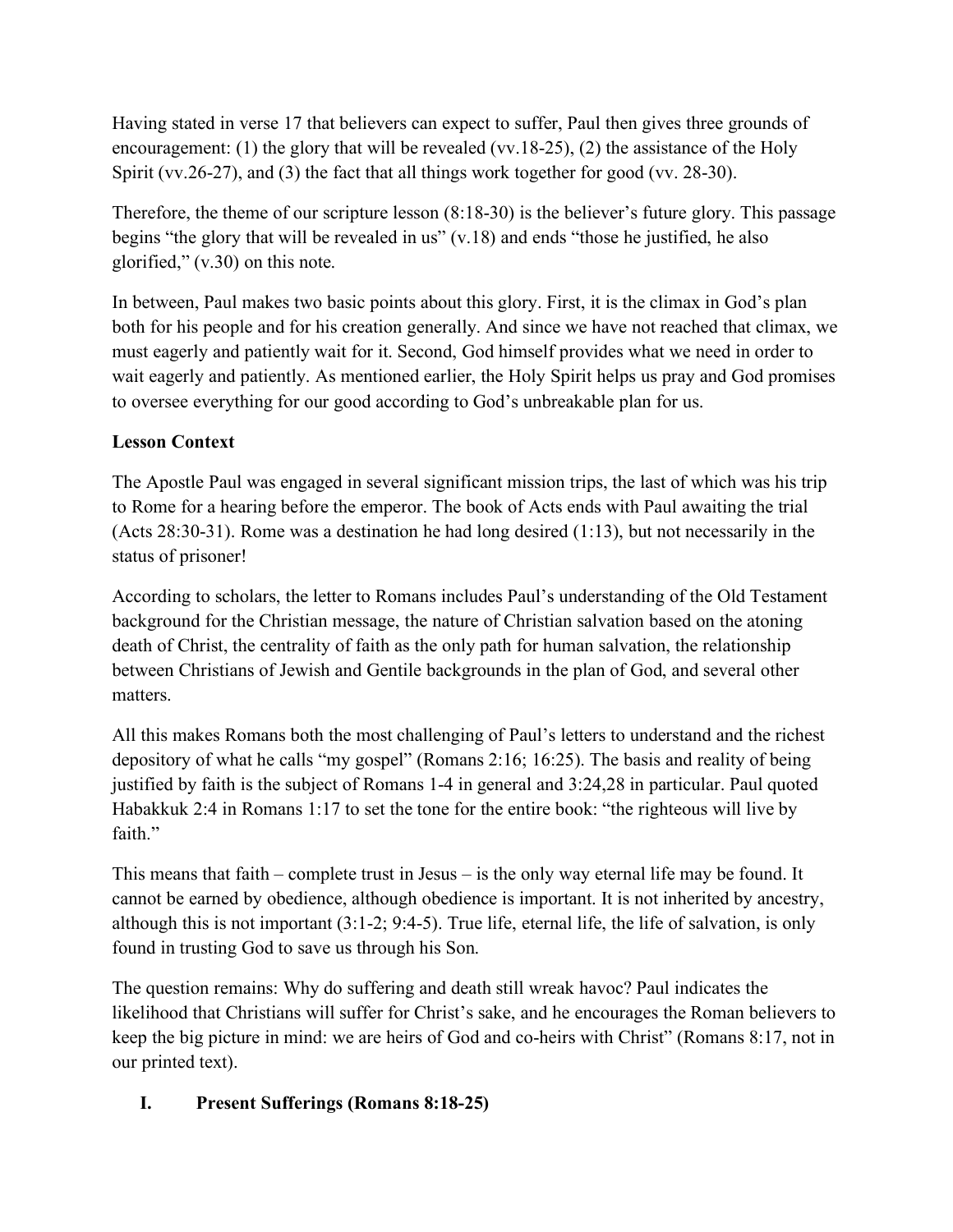Paul was trained by the respected Jewish teacher Gambrel (Acts 5:34; 22:3). So for Paul to "consider" was for him to draw on both his faith in Christ and his vast knowledge of Scriptures. His thoughts are not to be taken lightly.

Paul was careful to put our "present sufferings" – whatever their causes – in proper perspective. Jesus' resurrection initiated a new era of salvation and restoration. Because God's faithfulness to his salvation promises have been revealed (Hebrews 1:1-3), suffering of any kind pales in comparison to "the glory that will be revealed in us." Forms of the word "glory" occur here and in Romans 8:21,30, further defining what believers have to anticipate. The path of suffering ends with being glorified with Christ and with all who have traveled the same path.

In verses 19-22, Paul accentuates the importance this revelation of glory by tying the liberation of the whole of creation to it. "Creation" includes anything and everything God has made (8:22; compare 8:39; Colossians 1:15; Revelation 3:14). Here it refers to the entire created world with the exception of "the children of God." While the adoption of believers is a present reality (8:14- 15), this fact can be obscured by the troubles of living in a sinful world. The suffering that results from our fallen world can further conceal the reality of redemption that is already present (8:17- 18).

Following the lead of the psalmist, Paul personifies the created world, using vivid poetic language to speak of its "frustration" (v.20) and its eventual "liberation" (v.21). The entire created world has failed to attain its purpose. Because of human sin, it is not what God intended it to be. "The one who subjected it" could be taken to refer to Adam as the reason for the curse. For Adam and Eve fell into sin and were no longer capable of exercising proper dominion. However, in context it is clear that God is the One who subjected creation to futility. Only God truly subjected creation – in his decree after the Fall – and only God did it "in hope that the entire creation itself will be liberated." God will one day set the created world free from the decay that mars everything after the fall of human beings into sin. The fate of creation is tied up with that of humanity. As it was through them that creation was damaged, so it is through the glorified children of God that it will be restored again.

In verse 22, creation groans "as in the pains of childbirth." The pain a woman about to deliver a child experiences is a vivid metaphor of suffering that has a joyous outcome.

This analogy of "childbirth" captures a common first-century Jewish belief that as the salvation of God draws near, conditions on the earth would worsen progressively, like the contractions that get worse and worse until finally the baby is born. Portions of Daniel 7 and 9 helped shape their expectation. Jesus also spoke of the difficulty of the evil times, both concerning events that were near at hand and others that would continue until his return (Matthew 24; John 16:1-11, 31-33). His disciples continued to speak of the troubles that would be seen before Jesus' return under this age (example: 1 Timothy 4:1-3. All that pain, though, is meant to result in joy for the world. It is not a vain struggle.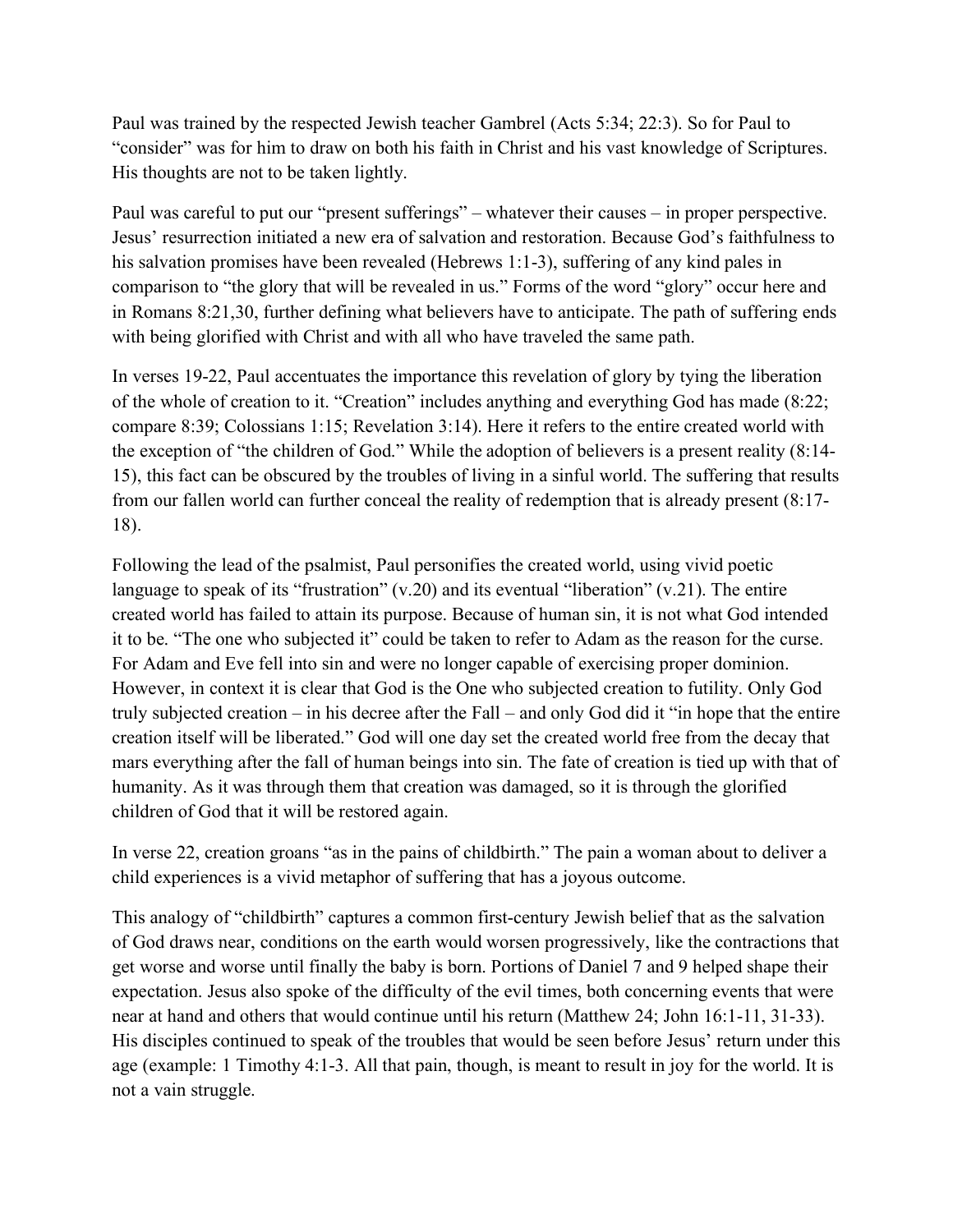Firstfruits as a concept comes from the Festival of Harvest, also called the Festival of Weeks (Exodus 23:16a; 34:22a; Numbers 28:26-31; etc). The people would make sacrifices to the Lord of the first grains they gathered. This expressed thanks to God's providing the harvest and confidence that God would bless the people with bounty throughout the harvest season. Like the firstfruits of a harvest, the indwelling of "the Spirit" within is a kind of down payment, guaranteeing what is still to come (Ephesians 1:13,14).

So we believers groan despite the fact that we have the Spirit. Once the Spirit, with his demand for holiness, enters our lives, we sense as never before just what God wants us to be. As a result, the Spirit increases our frustration at not meeting God's standard and our yearning to be what he wants us to be. What do we wait for? The redemption of the body refers to the rescue of the body from sin and death. That will happen when it is raised from the dead (8:10-11).

Yes, as children of God, we have already been adopted (8:16). Here is a classic New Testament example of the "already-not yet" tension that characterizes the Christian life. Certainly, we are God's children already justified, reconciled and brought into His family. But we are not yet God's children in the way we one day will be – possessing the full inheritance, enjoying perfect holiness in resurrected bodies, and glorified.

So Paul uses adoption imagery to describe our future reward as sons and daughters of God. Believers became "co-heirs" with Christ (Roman 8:17), heirs to the glory of salvation promised to Christians.

In light of the "already-not yet" tension, therefore, it becomes clear that hope is an inevitable part of Christian living. Now, Christian "hope" is not wishful thinking or anticipating a probable outcome; rather it is assured because hope is based not on our own faithfulness but on God's faithfulness to his promises (Titus 1:2-3). Still, we "do not yet have what we hope for," because in that case we would no longer require hope.

When Paul declared that "faith, hope and love" remain and the last is the greatest (1 Corinthians 13:13), it is not because faith and hope are of questionable values. Instead it indicates that when faith and hope are realized in Heaven, we will not need them as we do now to anticipate our promised future. However, love will still be the order of the day, even in Heaven. So God has promised us glory, a glory already existing in Heaven for us. But we cannot see it, hear it, or taste it! We must simply hope in confidence and patience (Romans 5:3-5).

English painter D.F. Watt's painted a picture entitled "Hope." It pictures a poor woman against the world. Her eyes are bandaged so that she cannot see ahead. In her hands is a harp, but all the strings are broken save one. These broken strings represent her shattered expectations, her bitter disappointments. That one last unbroken string is the string of hope. She strikes that string and a glorious melody floats out over her world. It fills her dark skies with stars. The artist painted a great truth. Even when all else is gone, we can still have hope. And no one is defeated until hope is gone.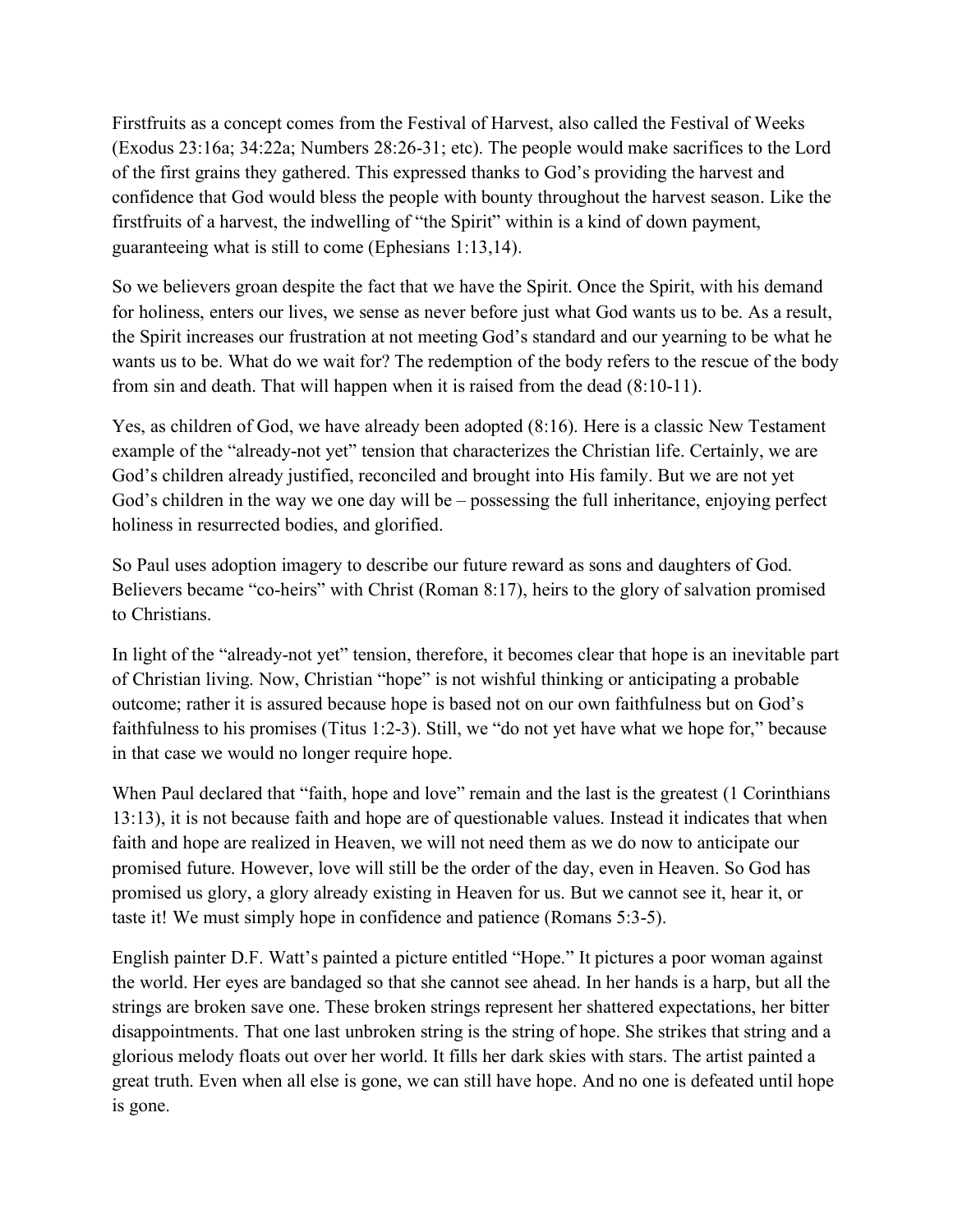With God's faithfulness and promise, we wait confidently and patiently with hope.

## **II. God's Presence (Romans 3:26-30)**

The state of the world can leave us so completely horrified, such as today, that we are left speechless. Our "weakness" includes every piece of evidence that we live in a sin-sick and dying world. But when we do not know "what we ought to pray for," the Spirit steps in on our behalf. This should really come as no surprise since Jesus promised the Spirit would be his disciples' "advocate" (John 14:16,26; 15:26).

Paul builds on this, giving believers confidence that "the Spirit himself intercedes for us." When words fail us in prayer, the Spirit does not.

Very important! When our lack of faith undermines certainty in prayer, the Spirit himself intercedes on our behalf. And so intense is the Spirit's prayer that Paul describes it as "groans that words cannot express." However, these groanings of the Spirit are perfectly in accord with God's will (v.27). Thus, God, who knows the heart, hears and answers those prayers. It is a great comfort to know that our inability to pray as precisely as we would like is not a hindrance to the working out of God's perfect will in our lives.

Now, we come to one of the favorite verses in Romans (v.28). How often in times of tribulation and trials have believers turned to Paul's reassuring words that God has not deserted us, but is working in every circumstance of life: "We know that in all things God works for the good of those who love him, and have been called according to his purpose." Needless to say, this is one of the great promises in all of Scripture.

Note the phrase that Paul attached to this promise: "Those who love him, and have been called according to his purpose." Not only is God continually at work, but those for whom He works, are faithful and true in their love for him.

Faith in the sovereign God means believing that God is in control of all things. Even the evil in this world is not beyond his control. Our problem here is that of limited perspective. Only God can see how all things work together for good regardless of the situation.

While the doctrines of foreknowledge and predestination are important to consider, Paul's letter precedes by centuries of debates about these terms and does not address the arguments that future Christians would engage in. Rather, Paul's point is that God is working within a plan, not haphazardly throwing people or events together in some sort of cosmic salvific experiment (compare Ephesians 1:11-14). Though choice or chance may seem to be the order of the day, we take comfort that God knew us long before we accepted the call to join him in his ultimate purpose for people: "to be conformed to the image of his Son" (Psalm 139:13). As we are told, this is both a new creation and a re-creation, for to be made in the image of Christ is to be restored to our unspoiled state of having been created in the image of God (Genesis 1:27).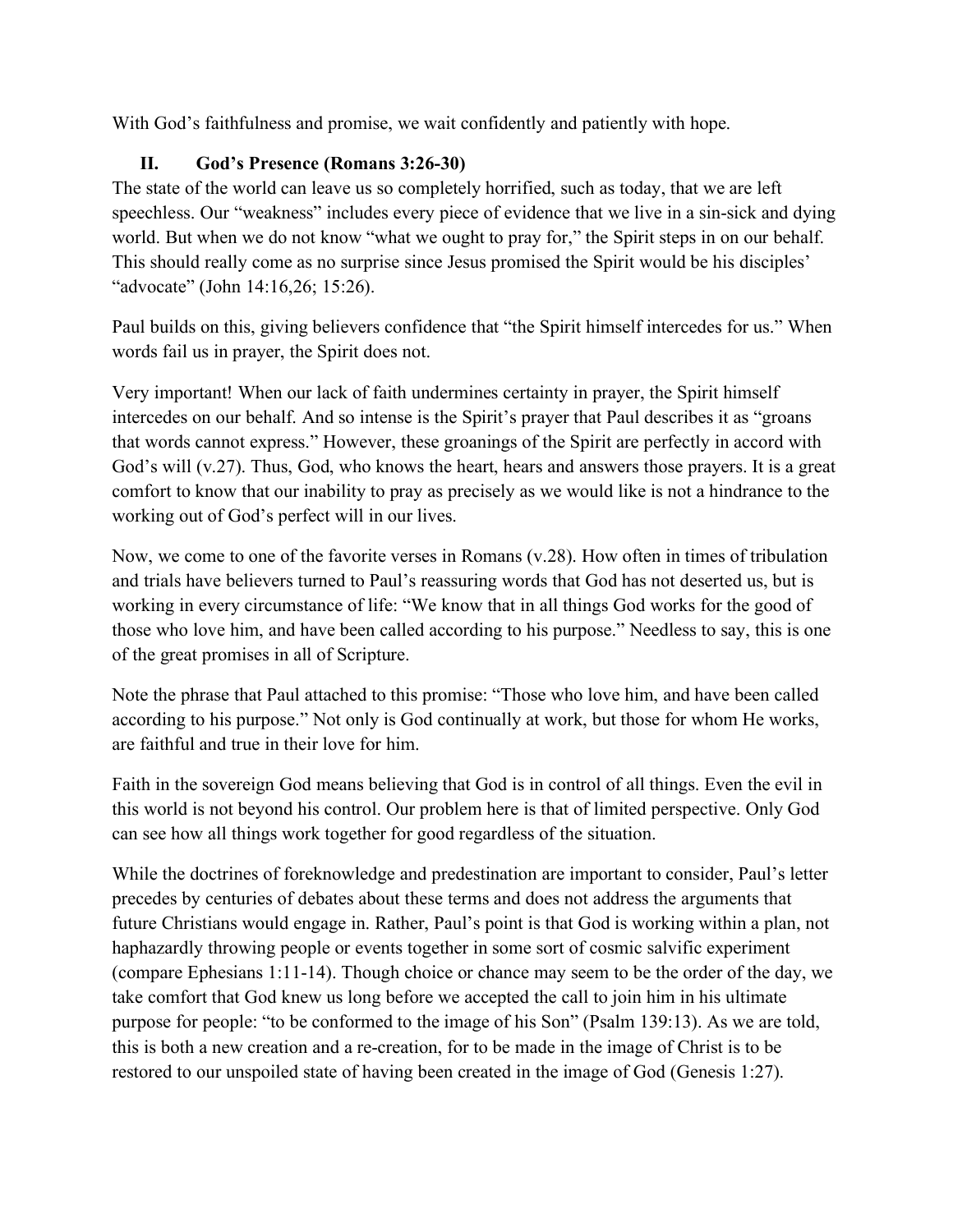In verse 29, as the first to rise from the dead into glory, Jesus' bodily resurrection made him "the firstborn" from the dead (Colossians 1:18). Because of his resurrection, we expect to be "among many brothers and sisters" who will also return to life (contrast 1 Corinthians 15:12-19). It is the promise of our own resurrection that is the ultimate hope we have in the midst of our sufferings (compare Acts 23:6; 1 Corinthians 15).

In the context of verse 30, Paul means that God has made an earlier decision about our future  $(8:29)$ .

This predetermined plan has three stages. First, God has called us, giving us the opportunity to respond to the gospel by faith. Second, a positive response leads to being "justified," declared righteous through our faith in Christ because of his sacrifice on our behalf (3:24-26). The final stage is our being "glorified" when our own resurrections take place and we join Christ in Heaven for all eternity (2 Corinthians 15:42-58).

At any rate, in this text, Paul wants us to come away not with controversial theological questions but with a renewed sense of assurance that the God who began a good work in us will indeed bring it to completion in the day of Jesus Christ (Philippians 1:6).

## **Conclusion**

Christians have a hope that persists through the ordeals of life. Outside of Christ and our faith in Him, this hope is not possible; still, we observe and experience sufferings. Focusing on these things makes a person nearsighted. Thus, it is only with an eye on our future glory that we Christians cannot only endure hardships but also thrive in the hope of God's promises.

But while we hope for the glorious future in Christ, we still have work to do. Immediately our minds turn to evangelism – and rightly so – but these verses remind us that we are also responsible for all creation. God has made us stewards of his good earth, and while people suffer, all creation suffers. Likewise, believers' peace is the peace of the world as well. Our glory will be the glory of creation. So may we be people who have died with Christ and live again in the Spirit, be ambassadors of God's exciting intentions for all creation.

James Harnish, retired Methodist minister, tells the story of a little boy who was "not exactly" happy about going to church on Easter Sunday morning. His new shoes were too tight, his tie pinched his neck and the weather was just too beautiful to be cooped up inside. As he sulked in the back seat, his parents heard him mutter, "I don't know why we have to go to church on Easter anyway: they keep telling the same old story and it always comes out the same in the end"

And we thank God it does!

## **Action Plan**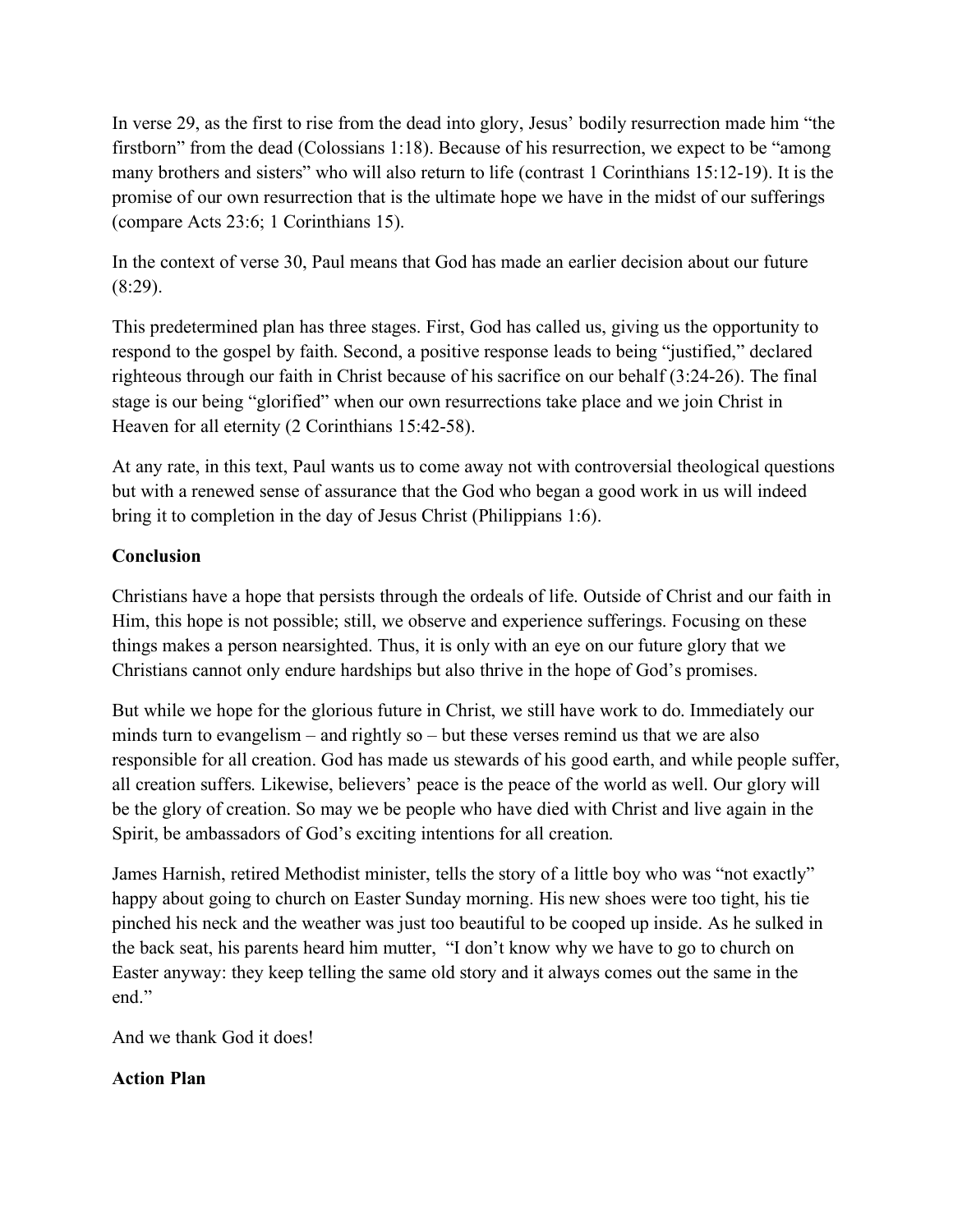- 1. How do you find a faithful balance in dealing with current challenges without losing sight of hope?
- 2. How do you respond to the fact that creation suffers because of human sinfulness?
- 3. What opportunities have God placed before you to grow in patience?

# **Resources for this lesson**

- 1. "2021-2022 NIV Standard Lesson Commentary, Uniform Series, International Bible Lessons for Christian Teaching," pages 305-312.
- 2. "The NIV Application Commentary, Romans" by Douglas J. Moo, pages 265-271.
- 3. "The New Interpreters Bible, Volume X Romans, 1 Corinthians, pages 504-507.

*Dr. Hal Brady is a retired pastor who continues to present the Good News of Jesus Christ and offer encouragement in a fresh and vital way though Hal Brady Ministries (halbradyministries.com).*

# **Freedom and the Law**

**Spring Quarter: God Frees and God Redeems Unit 3: Liberating Letters**

**Sunday school lesson for the week of May 15, 2022 By Dr. Hal Brady**

**Lesson Scripture: Galatians 3:18-29 Key Verse: Galatians 3:29**

# **Lesson Aims**

- 4. Summarize what makes a person a child of God through faith in Christ.
- 5. Compare and contrast life under the law with a life of faith in Christ.
- 6. Write out the promises God has made to him or her as an heir.

If you have ever been to a roller-skating rink, you know they have special designated times for various categories to skate: boys, girls, parents, couples and so on. After a few minutes of the designated skate, the announcer proclaims over the loudspeaker, "It's all skate time, everybody is invited to participate and skate!" At this point, no one feels left out.

In this week's lesson, the Apostle Paul makes a sweeping declaration. This declaration invites all people to hear and experience the promises of God's transforming good news.

# **Lesson Context**

The Galatian Christians were a community of believers in the region of Galatia, located in modern-day Turkey. Paul's missionary journeys took him through this region and its cities.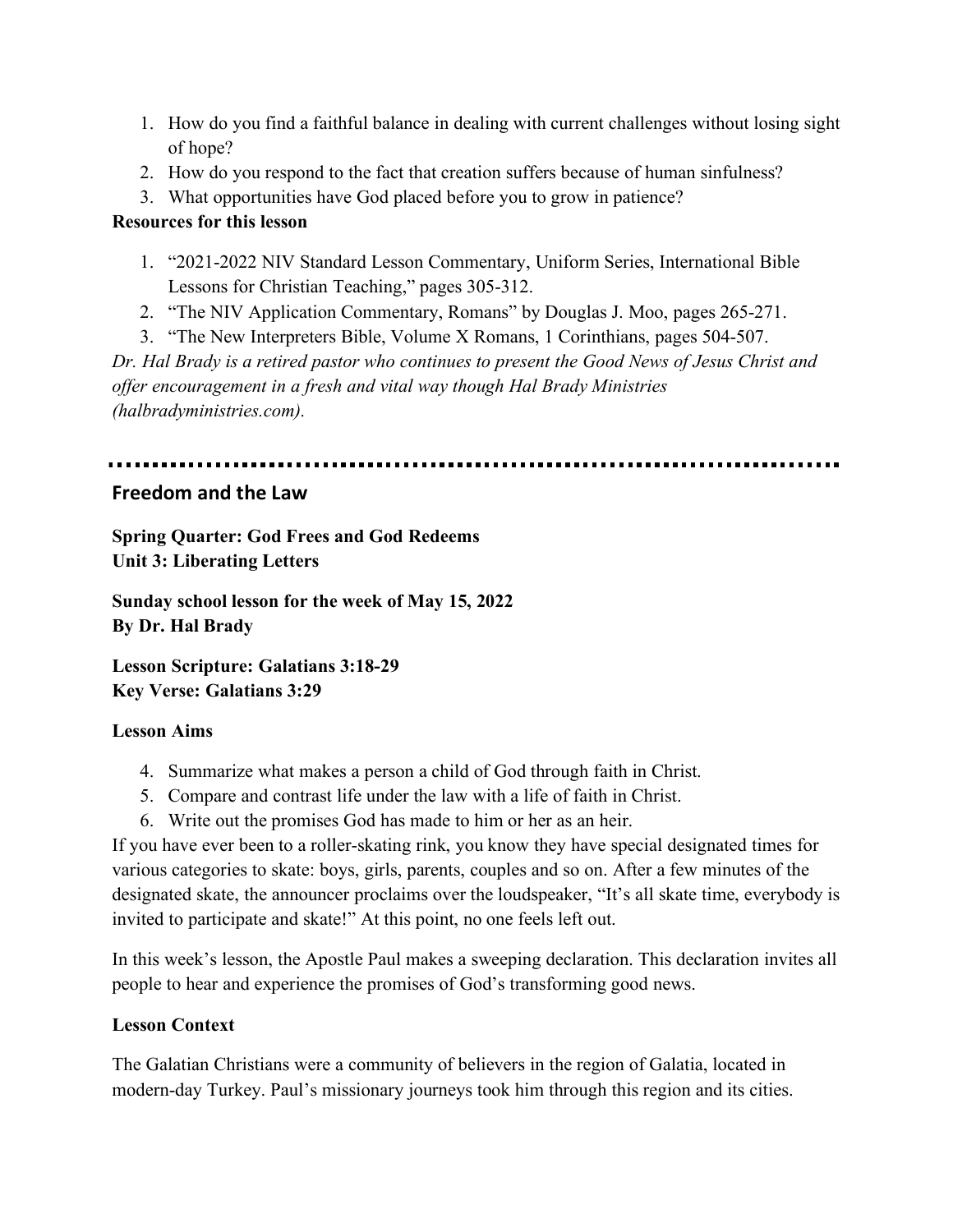Depending on whether "Galatia" is understood in a political sense or a demographic sense it was during either Paul's first missionary journey (Acts 13-14) or his second (Acts 16:1-8:22) that he first taught the gospel message to the Galatians (see 4:12-13).

The year Paul wrote the Galatian epistle is unknown. Some research has proposed that it was written as early as AD 48 or as late as AD 57/58. The latter would imply that Paul wrote this epistle after the Jerusalem Council described in Acts 15. If this were the case, part of Galatians includes Paul's retelling of the council's key concern: circumcision as part of adherence to the Law of Moses (Galatians 2:1-10; see Acts 15:5). These same concerns were of importance among the Galatian churches.

The Galatians had received the gospel messages from Paul (Acts 16:6; 18-23; Galatians 1:11- 12), but there were some among them who tried to add to the message. These individuals taught that circumcision as part of adherence to the law of Moses was a requirement for salvation. But Paul declared to be "a different gospel" (see 1:6; 2:14). Advocates for this approach were known as "Judaizers" because they called for Gentile believers to adhere to the distinctions of Jewish law. And the Judaizers' beliefs were understandable. From their point of view, Israel was and continued to be the distinct people of God. It was to Israel that God had revealed himself given his law and prescribed circumcision as a mark of his covenant (Genesis 17:7-14).

Paul urged the Galatian churches to reject the Judaizers' addition to the gospel message (1:7-9). Paul reflected on his own "extremely zealous" experience in Judaism (1:14) as he highlighted his inability to follow the law to the point of justification (2:15-21). Through Christ, the promise of salvation was to be revealed to the whole world (3:6-9). And Paul went on to show the unifying nature of that salvation for all who would believe in Christ.

## **I. Inheritance (Galatians 3:18-19a)**

The fact that Paul begins with "for" indicates a continuation of his preceding discussion on "the inheritance" from God (Galatians 3:15-17). This inheritance implies eternal life and being counted righteous by God – for those having faith in Jesus (see Acts 20:32; Hebrews 9:15). Paul's great concern was the means by which the inheritance was received.

If the promised life and righteousness came via "the law," then God's promises – especially his promises to Abraham – would be of little value. Simply stated, the law's role was not to provide entrance into God's "promise." The Law was given to Moses 430 years after God's promise (3:17). This fact provides a hint for God's relationship with his people, He desires relationships, not regulations. If God's inheritance was received by following the law, then his promises would be of no value and faith would be irrelevant (Romans 4:13-16).

The "promise of God," made "to Abraham" centuries prior, designated a blessing (Genesis 12:1- 3), a reward and heir (Genesis 15:1-6), and a guarantee of descendants (17:1-8). In contrast to the demands of the law, God's gracious act was in giving the promise. And ultimately, God's promises would be fulfilled in Christ (Galatians 3:16).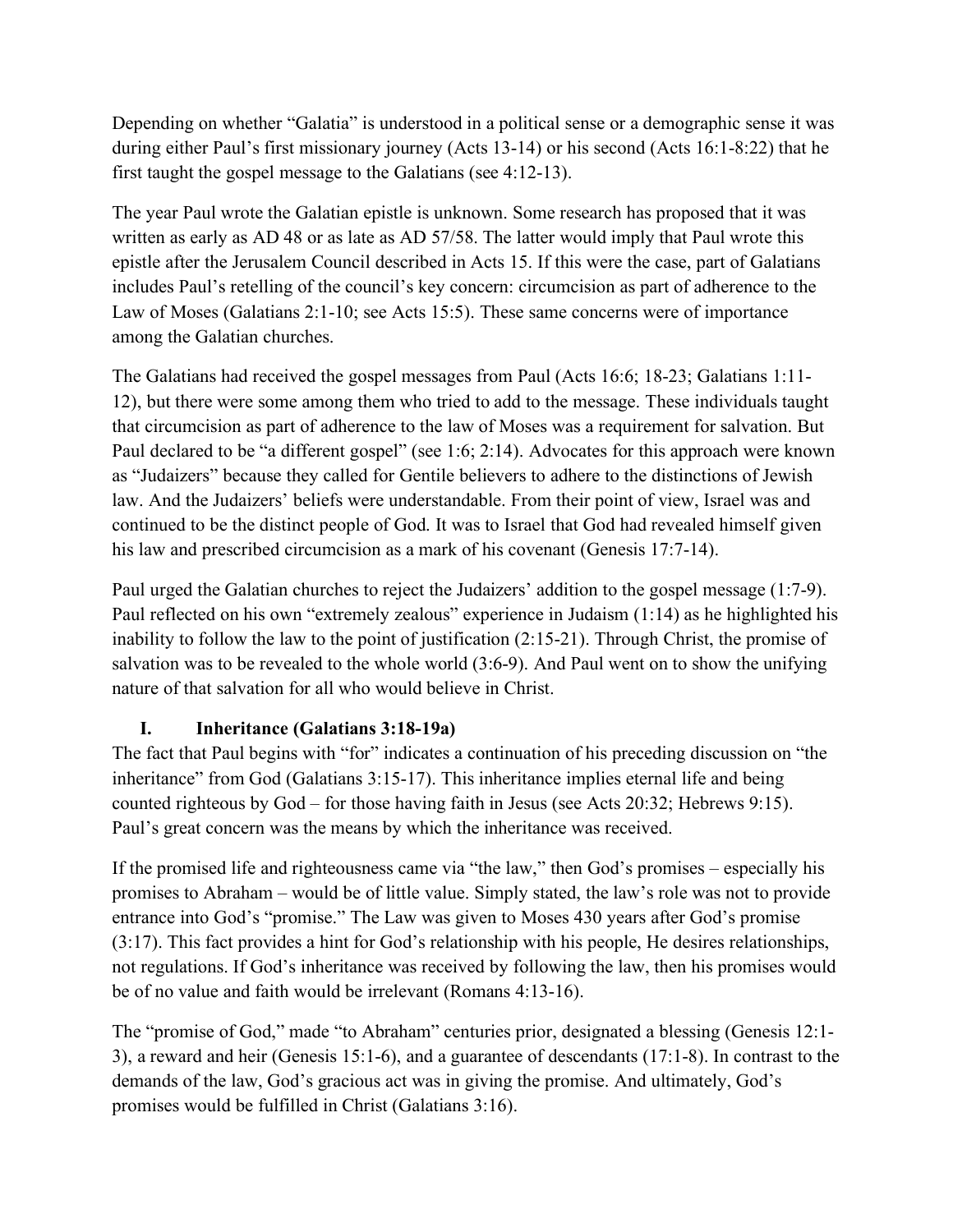Now, this observation led to Paul's essential question: "Why then, was the law given at all? Here, Paul anticipates the Galatians' response regarding the promise. If God's inheritance came through his promise then why should people of God continue to rely on "the law for salvation?" This question is Paul's way of addressing their (assumed) concerns since he couldn't be with them in person.

## **II. Law (Galatians 3:19b-21)**

Scholars tell us that the covenant (promise) is permanent: the law is temporary and provisional till the seed should come. The law is something added; it is not in God's original plan. It is limited in purpose because of transgressions. No matter how profoundly significant transgressions may be, the handling of them is only a part, not the whole, of Christian life.

The word "transgressions" indicates a violation of a boundary. In this instance, the boundary transgressed is the law (see Romans 2:23). The law "was added" to reveal the nature and extent of human transgressions (5:13, 20). As a result, people became conscious of their violations (Romans 3:20; 7:12-13). Through the Law of Moses, the Israelites had common language for understanding their transgressions and enforcing discipline. However, the law's application was limited as it served to reveal, rather than heal, transgressions.

The law would apply "until" a specific time ordained by God. Galatian Judaizers required obedience to the Law of Moses to become an heir of Abraham's "promise." However, Paul nullified their argument by noting a temporal aspect: the law was fulfilled by the coming of Abraham's "Seed," Christ Jesus (Galatians 3:16).

The law was foreign to the nature of God and so could not be transacted directly between God and his people. It was "mediated" (v.20) through angels and through Moses. The law's inferiority was due, in part, to its mediated nature. While scripture never calls Moses "a mediator," God gave him the law and entrusted it to his care. Other scriptures indicate a belief that "angels" served a role in revealing "the law" (see Acts 7:53; Hebrews 2:2). However, God's promise is without angels' mediation. Therefore, it is more enduring.

That the law was given through a "mediator" did not strengthen its influence. In fact, the opposite occurred. The mediated nature of the law differed from God's direct interactions with Abraham (Genesis 12:1). For believers, Chris Jesus serves as the mediator between God and humans (1 Timothy 2:5). As a result, there exists a new relationship between God and humanity, mediated through the "better promises" of Christ Jesus (example, see Hebrews 8:6). The law differentiated Jew and Gentile. "But God is one" and his people are one through faith in Christ (Romans 3:29-30).

In verse 21, Paul again anticipates a rebuttal, so he cites a possible concern for the Galatians. The "law and the promise" are not against each other. Both are of God and both are holy (Romans 7:12; 1 Timothy 1:8). However, each serves a different purpose.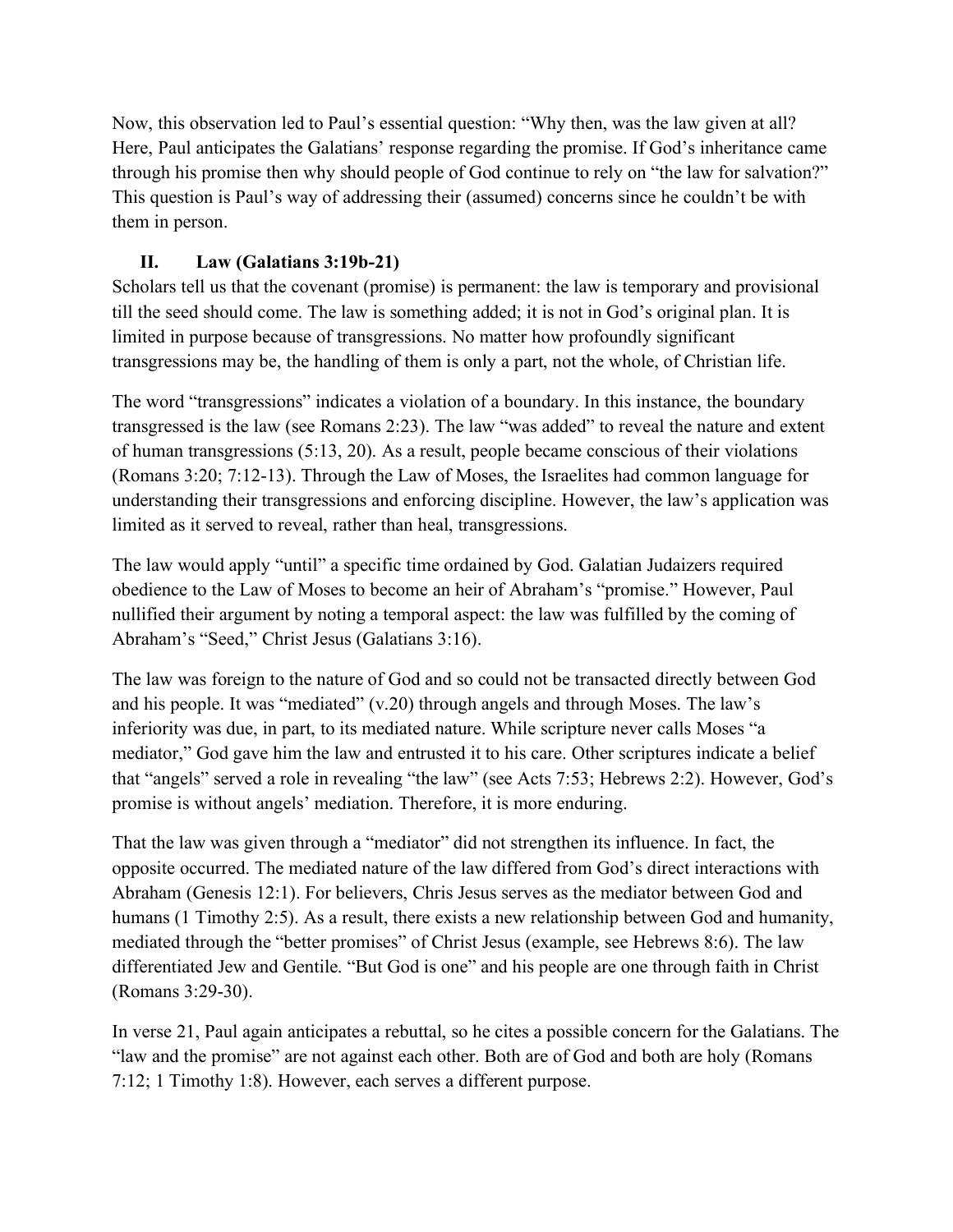One other thing in verse 21, the "law" was never intended to give eternal life. This is why Paul emphasizes that the giving of the law came years after God's covenant and Abraham's faith (Galatians 3:17). If righteousness could come by the law, then the work of Christ, particularly his death, would be "for nothing" (2:21). As the law shows humans their sinful ways, it follows God's holy intention (Romans 7:7-10).

# **III. Faith (Galatians 3:22-25)**

Because Paul declared that all were guilty under the law, all were unfit to receive life on the basis of the law. This serves to contrast the law's condemnation with the life provided by "what was promised." Only those who believe will be counted righteous. And the righteous person will be considered a recipient of the promise (Romans 4:3, 13, 16), conveyed by the "seed" of Abraham, Jesus (3:16,19).

God's plan never depended on the law. It was and is through faith in Jesus Christ and his faithfulness to follow the call of his Father that Jew and Gentile can experience the blessed promise of redemption. "Those who believe" become God's children, regardless of their ethnic identity (John 1:12,13).

For Paul, this "faith" was more than a person's mental trust or a deep-seated hope. Instead, he attributed faith to God's way of dealing with humanity. Jesus' faithfulness in following his Father was the way God revealed his righteousness to the world.

Before Christ's arrival, "the law kept humans in custody." This might imply that the law served as a restraint, showing the extent of sin through scripture.

Paul envisioned a new era of God's working among humanity. This era was one in which God's promise was "revealed" through "faith." So Paul drew demarcations between the era of law and the era of faith with Christ's faithfulness in his work being the moment of transition.

In verse 24 and 25, Paul's next metaphor softens the description as he describes the law "as our guardian." The illustration refers to the duties of certain servants in ancient Greco-Roman culture. These servants supervised the education of the household heir, keeping a close eye on the heir's behavior, character-formation and discipline. Eventually the heir would mature and no longer need this guardian.

In a similar way, the law was only needed for a time. It served its purpose "until Christ came" and brought an end to the law's power for justification (Romans 10:4). The law could only do so much for humanity in regard to the promises of God. Consequently, humans could never be "justified" by the law (see Acts 13:39).

Now, in the Galatian understanding, justification required both following the law and expressing faith in Christ. To that end, Paul highlighted the superiority and finality of "faith" in bringing justification. Since "this faith has come," the law – serving as a guide – is no longer needed. The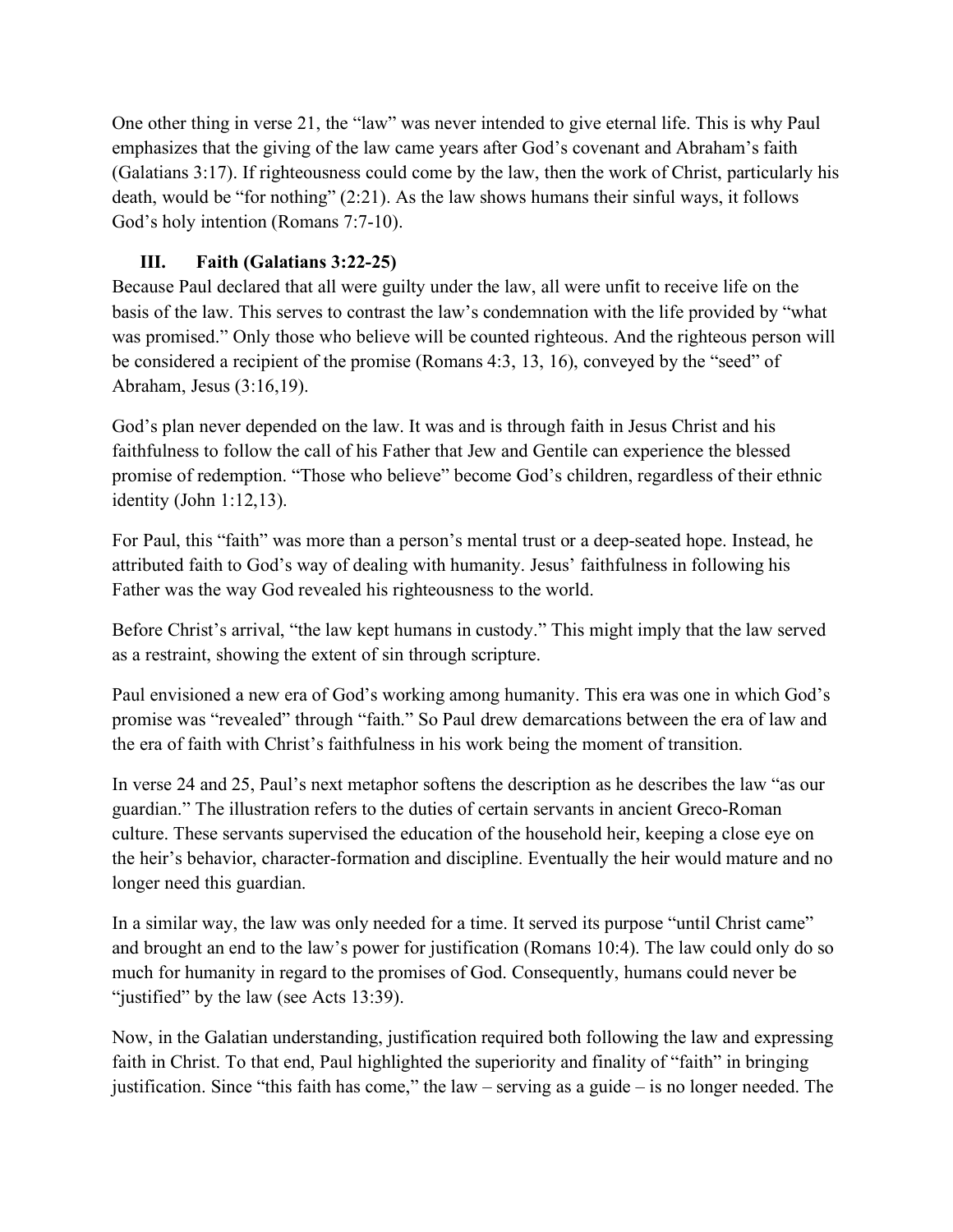reason is that the law has been fulfilled in Christ. What the law could not accomplish, God accomplished through Jesus.

Question? Are we seeking life by our law abidance – trying to be "good enough" by our own efforts – or are we finding life in the One who fulfills the law (see Matthew 5:17)?

In his sermon, "Finding Faith," John Wesley declared, "The faith I wanted was a sure trust and a confidence in God … Like Paul, I wanted a faith which would enable me to say, "It is no longer I who live, but Christ who lives in me; and the life I now live in the flesh I live by the faith in the Son of God who loved me and gave himself for me!"

# **IV. Unity (Galatians 3:26-29)**

In "Shepherd's Notes" by David R. Shepherd, editor-in-chief, points out that in this section, Paul makes these astounding statements about the new status of "all" true believers: (1) you are all children of God, (2) you are all children of God through faith and (3) you are all children of God through faith in Christ Jesus.

Paul's "you…all" included every believer in his Galatian audience, Jew or Gentile. The Judaizers' insistence on adherence to the Law of Moses was great concern for Paul. Regardless of whether a person followed the law, all people would be considered the "children of God." This was a phrase first used to describe the biological descendants of Abraham, those who were given the Law of Moses (see Deuteronomy 14:1-2). However, a new era had arrived, one in which God's children were no longer marked by their observance of the law. Instead, they were marked by their expression of "faith" in Christ Jesus.

Therefore, Paul reminds these Galatian Christians that they had been "baptized into Christ." Baptism unites the believers with the death of Christ and the glory of his resurrection. Further, baptism brought unity and a transformation by one Spirit so as to form one body—whether Jew or Gentile. The result was that Jewish and Gentile believers would become unified. "To have clothed yourself with Christ" implies putting to death the sinful nature and being renewed with a new nature, transformed by Christ.

The result of baptism into Christ is the formation of a new self in Christ. And this resulted in unity with others also in Christ. Paul then reinforces this reality by upending notable social structures of a first-century audience.

One's racial heritage is not the last word for a Christian; there is neither Jew nor Gentile. One's social status, including even imprisonment, is not the last word; there is neither bond nor free. One's sex is not the last word; the Christian cause rests not upon gender but upon personality; there is neither male nor female. Paul deals with these profound problems on the deepest basis: "Ye are all one in Christ Jesus." In other words, the person who grips these matters in Christ is on the way to freedom.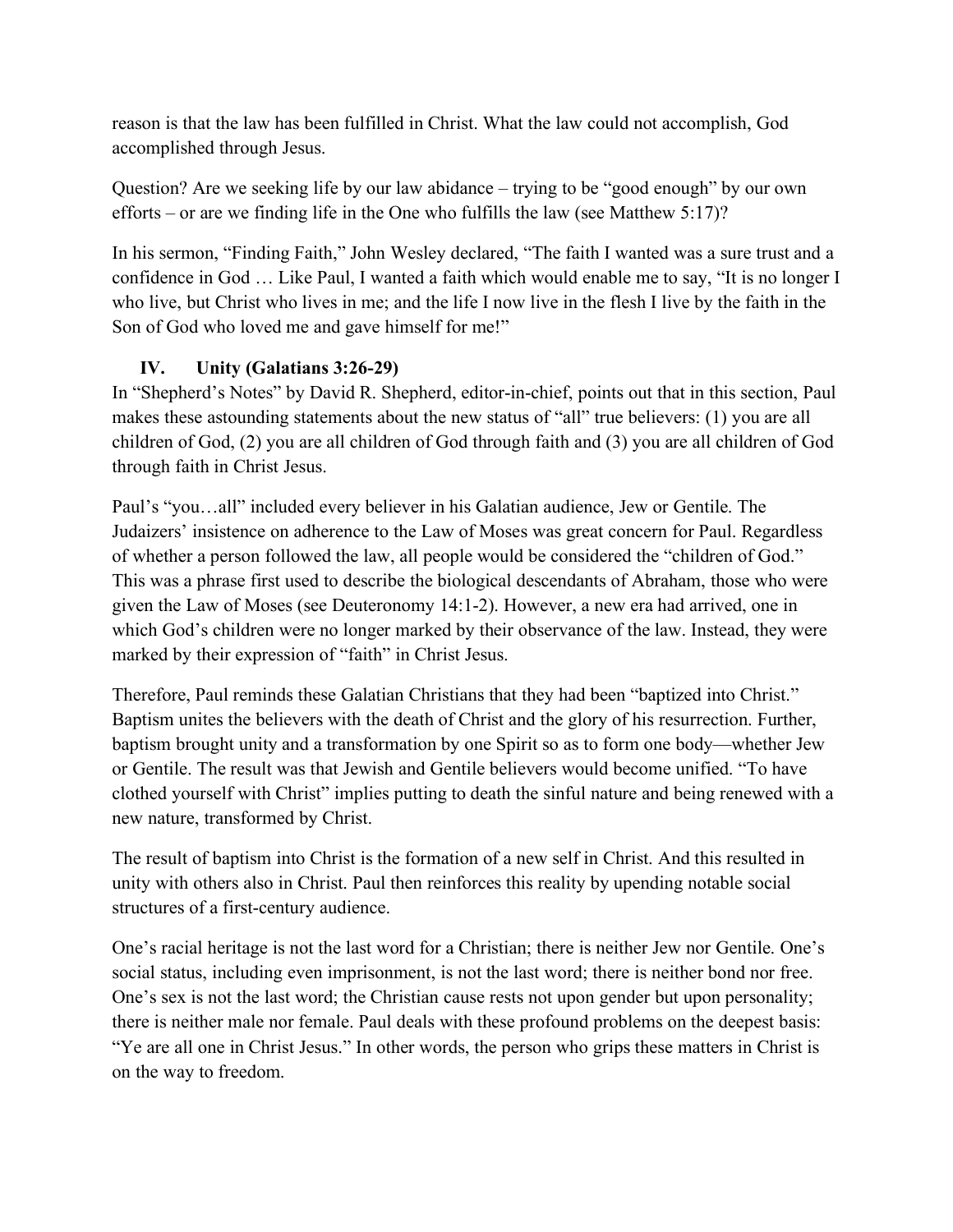Having confirmed the diverse yet unified nature of God's people, Paul explores the implications of this diversity. All people who express faith can belong to the body of Christ. And as a result, the promises made to Christ are applicable to all people who have faith. The promises made to Abraham's seed are fulfilled through those people in Christ as they become heirs with him (Romans 8:17).

Thus, being in Christ implies having full access to the promise of his blessing. Further, it means his Spirit will be present in the lives of believers.

In his book "Porch Talk," Phililp Gulhey summarizes all this in a beautiful way. He says, "There is a certain transcendent joy in creating a thing of beauty. But even more fulfilling is to become a thing of beauty." To become a thing of beauty – in Christ!

#### **Action Plan**

- 4. How do God's people live differently in light of God's promises?
- 5. In what ways do Christians use good behavior to earn favor with God and with others?
- 6. What steps can believers take to ensure that they identify with Christ?

#### **Resources for this lesson**

- 4. "2021-2022 NIV Standard Lesson Commentary, Uniform Series, International Bible Lessons for Christian Teaching," pages 313-320.
- 5. "The Interpreters Bible, Volume 10, by Raymond T. Stamm and Oscar Fisher Blackwelder, pages 512-520.
- 6. "Shepherd's Notes" by David Shepherd, pages 45-52.

*Dr. Hal Brady is a retired pastor who continues to present the Good News of Jesus Christ and offer encouragement in a fresh and vital way though Hal Brady Ministries (halbradyministries.com).*

## **Old time religion**

# **JOHN WESLEY MOMENTS DAVE HANSON**

John Wesley came to Georgia in 1736 with one over-arching goal in mind. He wanted to establish a religious community like the early church. He wanted some "Old Time Religion." He thought the ideal place for this experiment in Old Time Religion would be the frontier of Georgia. To that end, Wesley announced on his first Sunday in Savannah that while he was the pastor things would be done the "Old Fashioned Way!" This included the way babies were to be baptized – by Triune Dunking – the way communion was to be served – only to those who had made a prior confession – and the way marriages would be celebrated – after a three-week "Posting of the Bands." He called it a return to Primitive Christianity.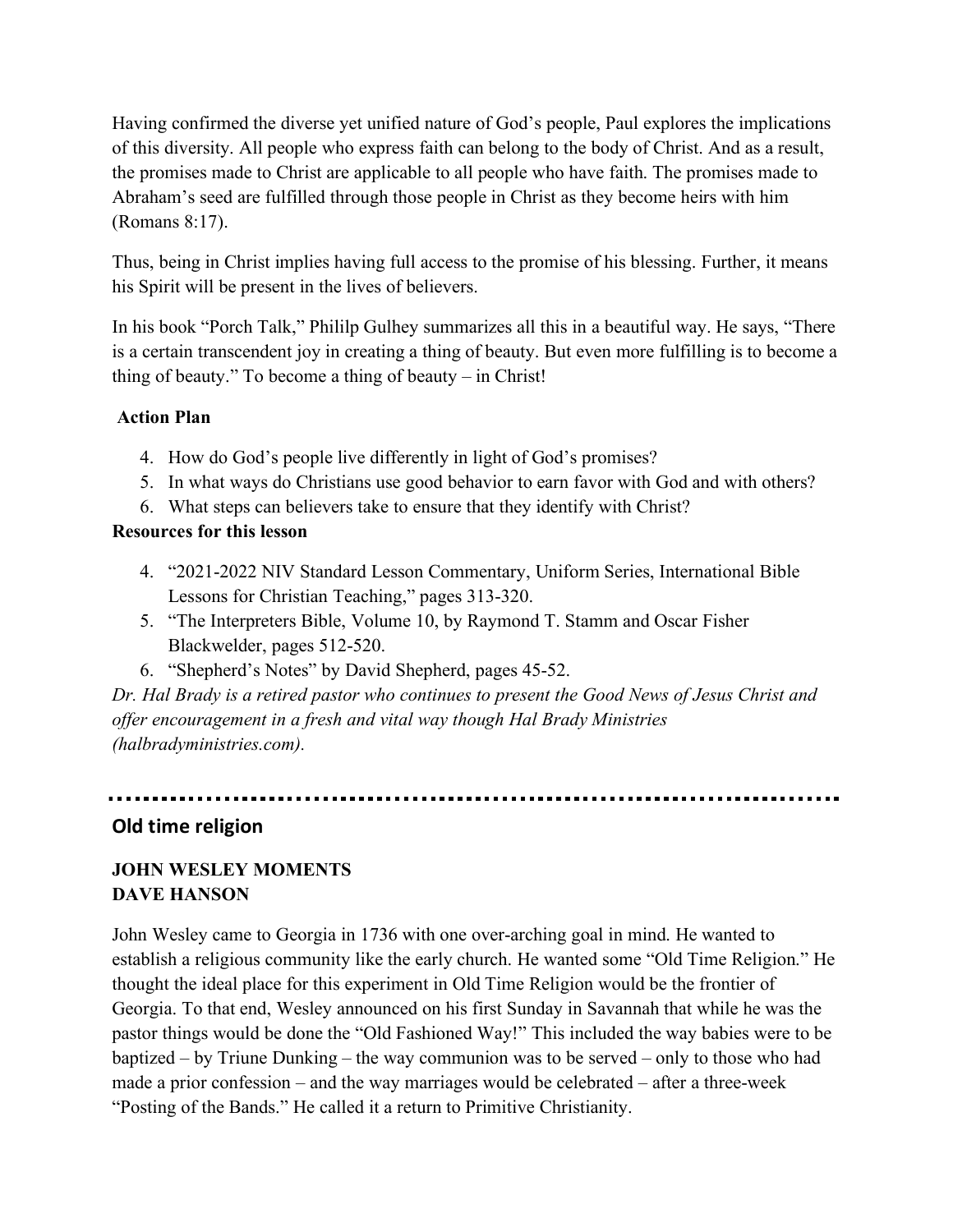He was excited at the possibilities of establishing Old Time Religion in the Georgia wilderness. His congregation was not at all thrilled by this idea. Resistance began from the beginning and John Wesley's 23 months in Georgia was filled with sorrow, pain, and disappointment. He learned a lot while in Georgia and, looking back some years later, could see that all was not darkness and discouragement.

*The Rev. Dave Hanson is a retired pastor and John Wesley scholar.*

# **Seek to make life better for those in need**

# **By Rev. Garth Duke-Barton,** *Conference Secretary for Global Ministries*

We often think of missions as something done overseas or in a distant part of our country. There are multiple missions that happen in places we think would be immune to the effects of poverty.

If we lived in Washington, D.C., the seat of our government, we would find Christ House Medical Services Advance #381215. They provide comprehensive and compassionate care for people with acute medical needs who are experiencing homelessness. There are indeed homeless in the Washington, D.C. area. They are usually hidden when cameras are rolling. The church sees them and helps them, as we are able.

If we lived in Mississippi, not terribly far from or different than us, we would find people in need, too. The Gulfside Association, Inc. Advance #760235 helps by advocating for underserved communities to address poverty, education, and leadership. They have served in Jackson, Miss. for more than 100 years. They not only help with food and home repair, they also help people go to college.

Then there is Hinton Rural Life Center Advance #731372. It is in North Carolina providing home repair to address substandard housing issues that are linked to poor health. You wouldn't think such a beautiful place can have poverty when you look at their campus pictures, but it is there and they have found the people in need.

There are so many other places where the church serves in the world. We may not be aware of the missional needs around us. Look and see where a local mission might be of use. Then let's get our hands dirty as we seek to make life better for those in need.

*Rev. Garth Duke-Barton, pastor of Epworth United Methodist Church in Jesup, also serves as Conference Secretary for Global Ministries.*

**Retired Clergy Birthdays – May 2022**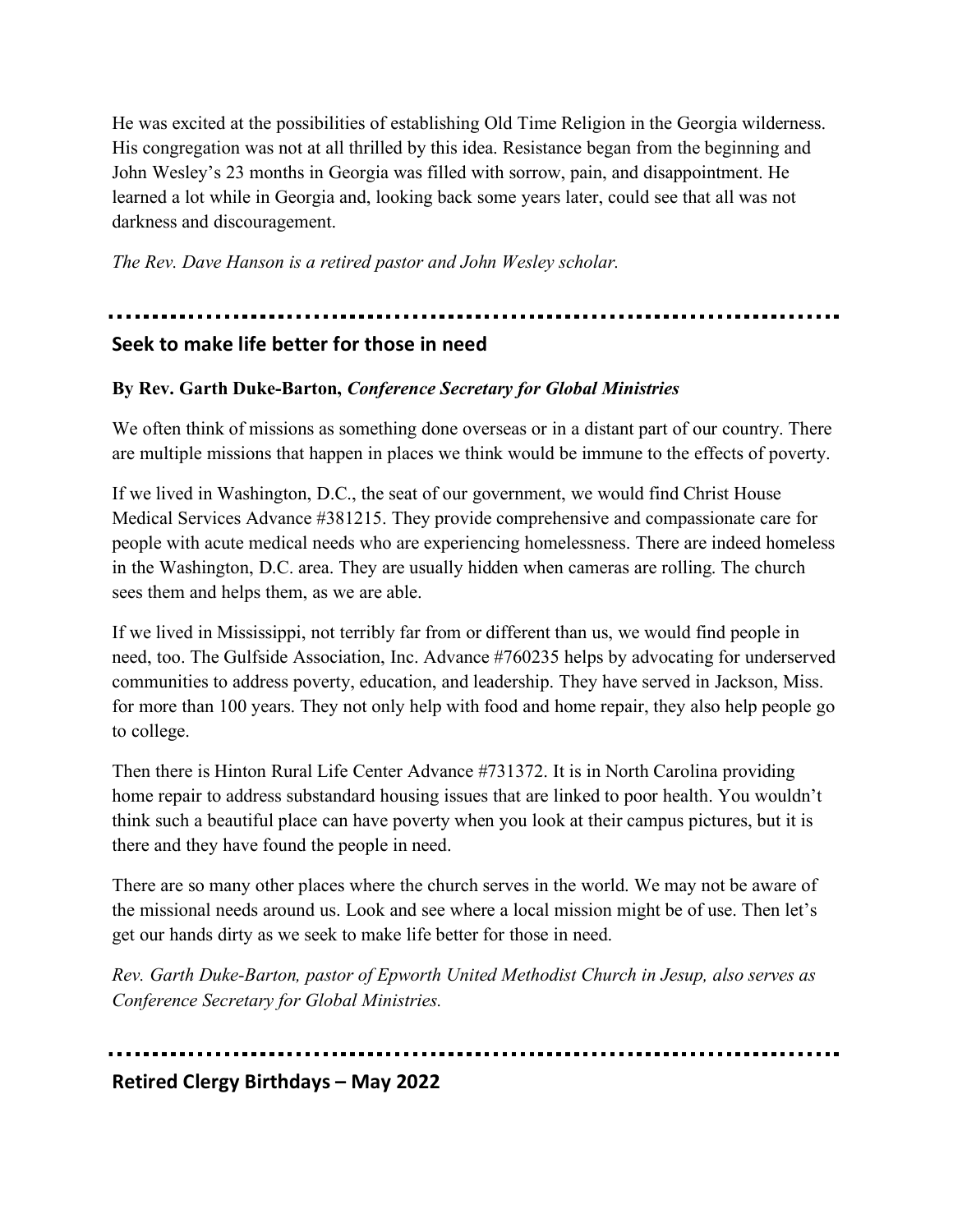- 5/01 Jacque Asbel: 4116 Amberley Trail; Valdosta, GA 31602
- 5/01 John Beck: 1210 Tribble Rd.; Ft. Valley, GA 31030
- 5/03 Rick Turner: 798 Mallery St., Apt. 11; St. Simons Island, GA 31522
- 5/06 Eddie Morrison: 1610 Kings Way; Savannah, GA 31406
- 5/11 Stan Posey: 3936 Island Creek Rd.; Valdosta, GA 31601
- 5/12 Reese Nelson: 2804 Willow Wood Circle; Valdosta, GA 31602
- 5/12 Ron Womack: 404 Bobby Ray Rd.; Reidsville, GA 30453
- 5/14 Kenneth Watkins: 170 Sanford St.; Wadley, GA 30477
- 5/15 Tommy Roe: PO Box 56; Montrose, GA 31065
- 5/15 Dan Smith: 7176 Standing Boy Rd.; Columbus, GA 31904
- 5/19 Ronnie Howell: 32 Vanceville Co. Line Rd.; Tifton, GA 31794
- 5/20 Franklin Pierce: 602 Ft. King George Dr.; Darien, GA 31305
- 5/22 Jimmy Gilbert: 464 Penia Rd. N; Cordele, GA 31015
- 5/23 Jeri Pruette: 2188 Peacock Rd.; Quitman, GA 31643
- $5/24$  Columbus Burns: 201 East  $63<sup>rd</sup>$  St.; Savannah, GA 31405
- 5/24 Robert Beckum: 5031 Spyglass Court; Columbus, GA 31909
- 5/26 Faye Burgamy: 165 S. Burgamy Rd.; Warthen, GA 31094
- 5/27 Cile Mitchell: 130 Hitchiti Ridge Rd.; Juliette, GA 31046
- 5/28 Richard Newton: 1823 Kaufman Circle; Lady Lake, FL 32159
- 5/29 Marsha Emery: 3855 Dennis Creek Road; Talbotton, GA 31827
- 5/30 Luanne Kemper: 1412 Sapling Dr.; Orange Park, FL 32073

#### **Scripture Readings – May 3 edition**

#### **May 8**

*Fourth Sunday of Easter* Psalm 23 (UMH 754 or 137) Acts 9:36-43 Revelation 7:9-17 John 10:22-30

#### **May 15**

*Fifth Sunday of Easter* Psalm 148 (UMH 861) Acts 11:1-18

Revelation 21:1-6 John 13:31-35

**May 22** *Sixth Sunday of Easter* Psalm 67 (UMH 791) Acts 16:9-15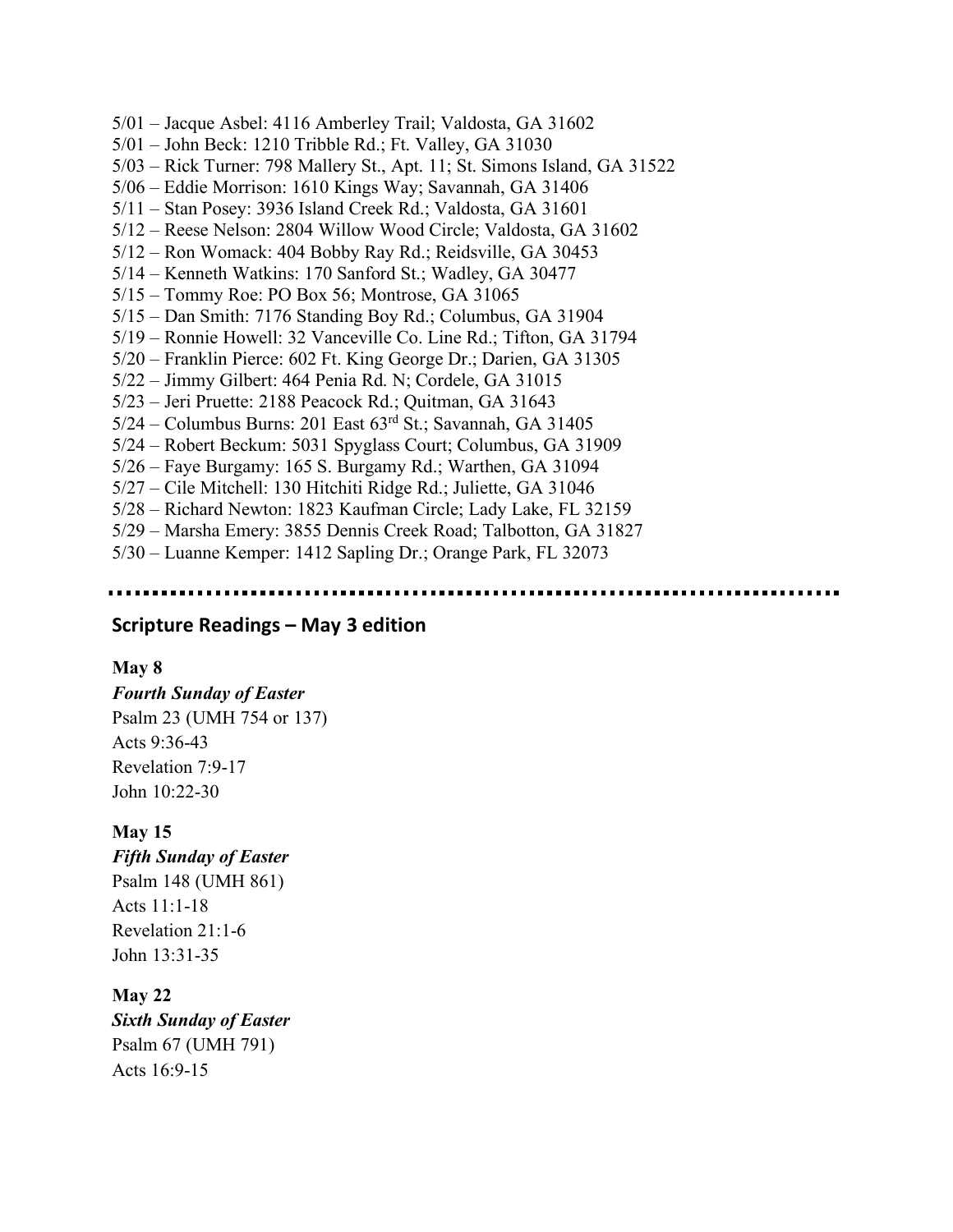Revelation 21:10, 22-22:5 John 14:23-29

#### **Events in the South Georgia Conference – 5/3/2022 edition**

#### **Magnolia Manor Sunday – May 8**

Magnolia Manor is a South Georgia Conference ministry that serves older adults of all faiths in eight locations throughout South Georgia. On this Special Sunday, South Georgia United Methodists are asked to take up a special offering to support this vital ministry. To learn more about Magnolia Manor visit www.magnoliamanor.com.

#### **Living Life to the Fullest: An Older Adult Retreat at Epworth By The Sea – May 16-19**

This three-day retreat, held May 16-19 at Epworth By The Sea on St. Simons Island, will be fun, informational and spiritual. Housing Registration / Schedule

#### **Online Advanced Lay Servant Training – May 17, May 19, May 24, May 26**

Lay Servant training is designed to educate those persons interested in stretching their faith to participate more fully in the ministries of the church. They have three main areas of focus: Leading, Caring, and Communicating. The advanced class, based on Cokesbury's book, "Each One a Minister," by William Carter is a study of the book of Ephesians and what it teaches us about how we are called to use our spiritual gifts. Advanced LSM Training includes learning how to put your spiritual gifts into service. This training will be offered via Zoom. You must complete all of the scheduled dates above to complete your training. To participate you will need either a cell phone that will allow you to download the Zoom app (please do so ahead of time) or a laptop, a steady wi-fi connection, and a willingness to learn in a modern way. Registration fee for the class is \$25. (Note: Basic Lay Servant class must be completed before taking Advanced Class.) For more information, contact Anne Bosarge at abosarge@sgaumc.com.

#### **2022 Annual Conference session – June 5-8**

The 2022 Annual Conference session is set for June 5-8 in Columbus, Ga.

#### **Peace with Justice Sunday – June 12**

Peace with Justice Sunday enables The United Methodist Church to have a voice in advocating for peace and justice through a broad spectrum of global programs. Peace with Justice Sunday Pastor and Leader Kit

#### **Wesley Glen Day – June 19**

Fathers' Day is Wesley Glen Day across the South Georgia Conference. Show your support for adults with intellectual and developmental disabilities by making a gift to Wesley Glen Ministries on June 19 in honor of a strong male role model in your life. Celebrate by wearing